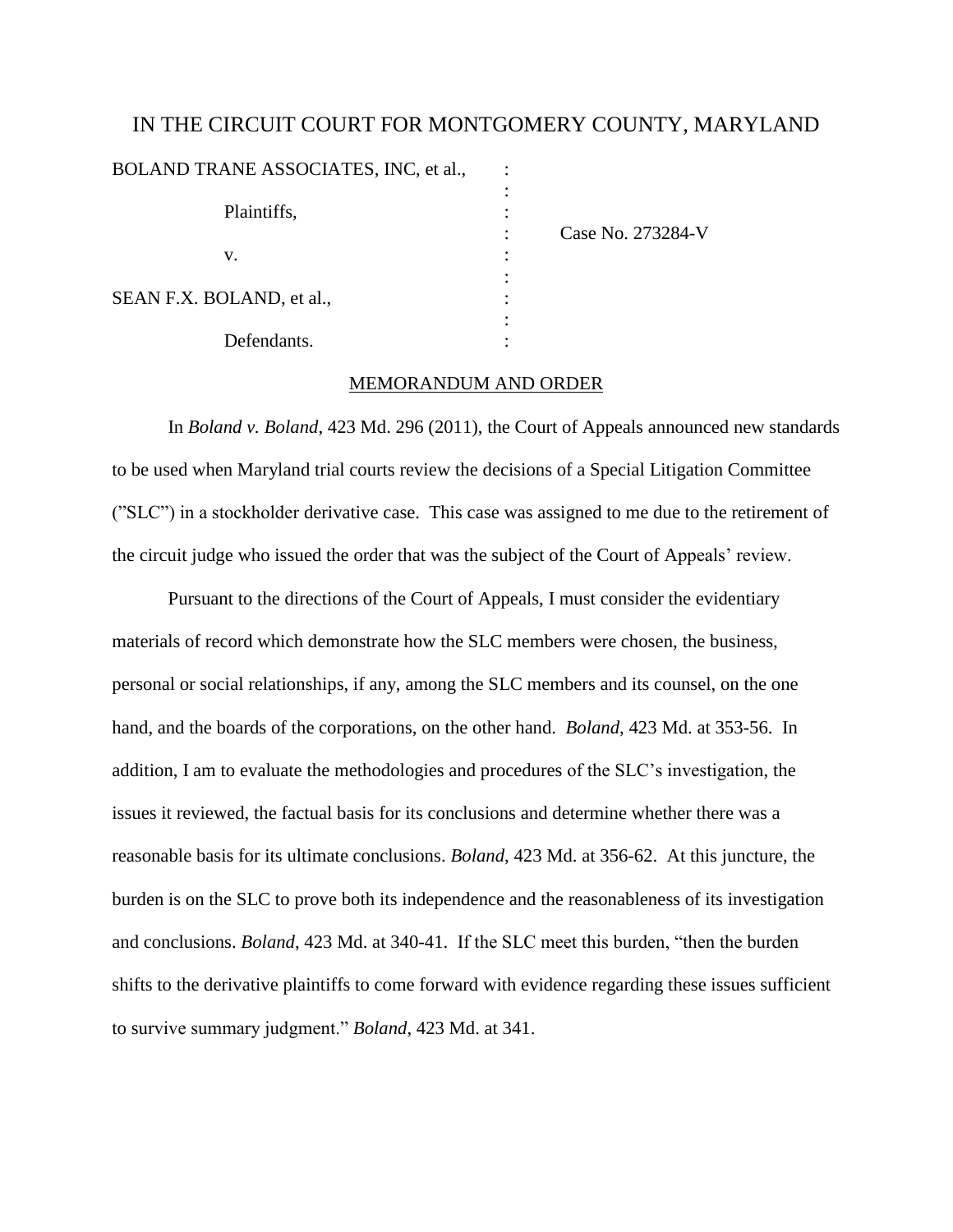#### Derivative Litigation Generally

In the most basic terms, a stockholder derivative suit is an action brought by a stockholder not for his own benefit for some wrong done to him but, instead, a suit on behalf of the entity to recover damages for harm done to the business entity. *Kamen v. Kemper Fin. Servs*., 500 U.S. 90, 95 (1991); *Burks v. Lasker*, 441 U.S. 471, 477 (1979); *Levine v. Smith*, 591 A.2d 194, 200 (Del. 1991). Procedurally, a derivative suit can be brought either as a demandfutility case or as a demand refused case. If demand on the board of directors is futile the stockholder can proceed to litigate the claims on behalf of the corporation (or other business entity). If demand either is not futile, or demand is made and refused, the stockholder can litigate the board"s refusal of his demand to rectify the perceived ills or to pursue litigation. In Maryland, the making of a pre-suit demand, or pleading facts sufficient to show that a demand would be futile, is both a procedural requirement and a matter of substantive law. *Werbowsky v. Collomb*, 362 Md. 581, 601 (2001); *Danielewicz v. Arnold*, 137 Md. App. 601, 627-29 (2001); *see Levine v. Smith*, 591 A.2d at 201; *Aronson v. Lewis*, 473 A.2d 805, 811-12 (Del. 1984).

This case is a demand-refused case because the complaining stockholders in this case, John Boland and Kevin Boland, made a demand on the boards of the corporations, Boland Trane Associates, Inc. ("BTA") and Boland Trane Services, Inc. ("BTS"). The options available to a board of directors in responding to a stockholder demand range from taking the action urged by the demanding stockholder, including initiating litigation, to adopting other measures short of litigation designed to address the matters underlying the demand, to refusing the demand in its entirety.

Ordinarily, if a demand is made, the board is presumed to be disinterested and capable of properly considering a demand. *Bennett v. Damascus Community Bank*, 2006 MDBT 6, 2006

2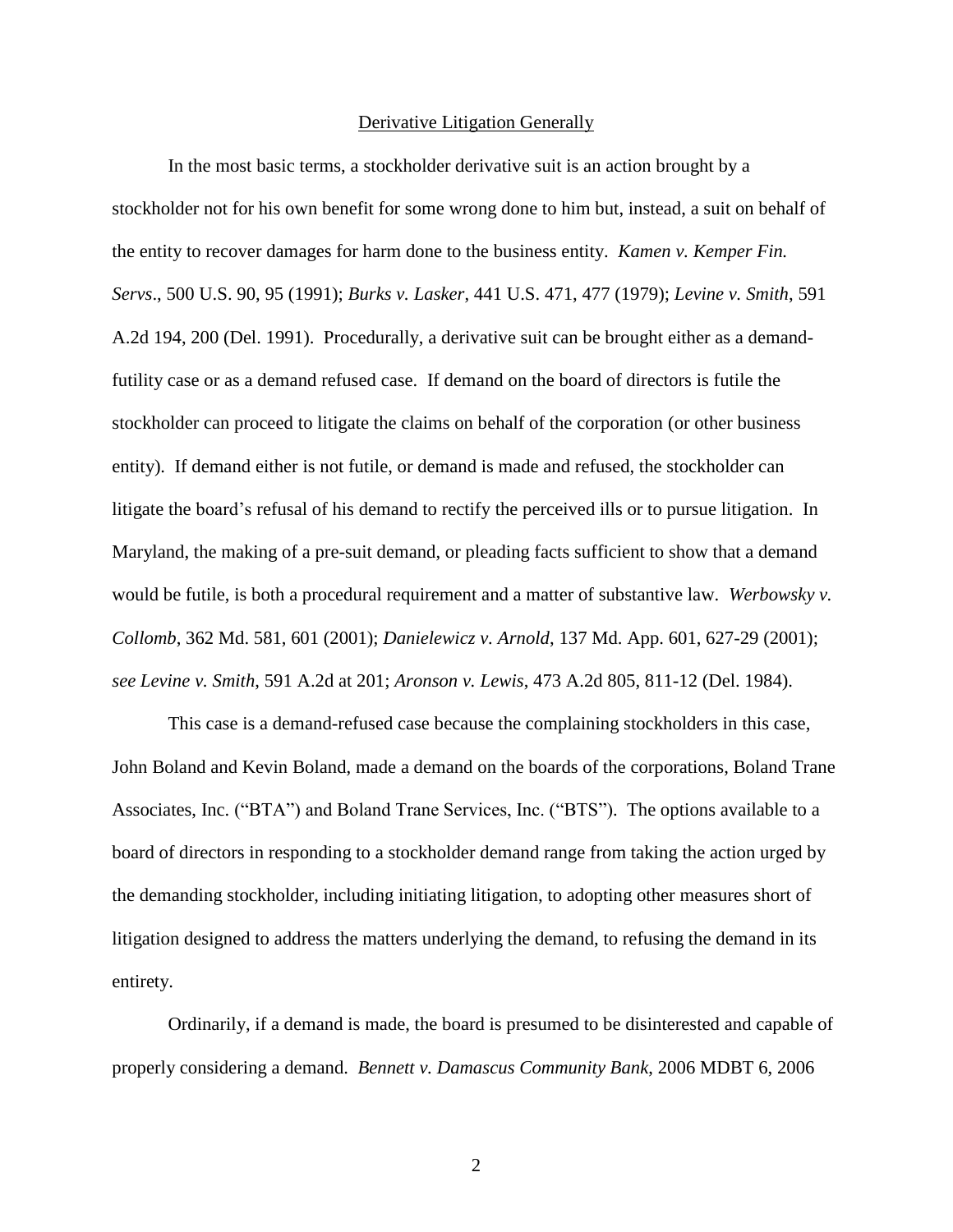WL 2458718, (April 6, 2006); *see Grimes v. Donald*, 673 A.2d 1207, 1215 (Del. 1996); *Spiegel v. Buntrock*, 571 A.2d 767, 775 (Del. 1990); *Stotland v. GAF Corp*., 469 A.2d 421, 422-23 (Del. 1983). The board then may choose to act as a whole in reviewing a stockholder"s demand or it may appoint a committee to investigate the facts underlying a demand and make a report and recommendation to the independent and disinterested members of the board. The committee may consist of a subset of the existing directors or the board may appoint new directors to serve on the committee. *Abbey v. Computer & Commc'ns Tech. Corp.,* 457 A.2d 368 (Del. Ch. 1983). However, by delegating full authority to respond to a demand to an SLC at the outset of the process, as opposed to delegating the authority merely to investigate and report to the full board, a board may concede that it lacks sufficient independence or disinterestedness to respond to the demand. *See Abbey*, 457 A.2d at 373; *Peller v. Southern Co*., 911 F.2d 1532, 1536 (11th Cir. 1990). *Cf*. *Spiegel v. Buntrock*, 571 A.2d at 777 (discussing the circumstances under which the board may not have conceded its lack of independence when appointing an SLC).

As discussed more fully below, the boards in this case elected to form an SLC, consisting of directors who played no part in the challenged actions, to review the demands of John and Kevin and decide what action, if any, to take, effectively conceding the existing boards" lack of independence. Two new directors -- neither of which were board members at the time of the disputed transactions -- were elected to the boards and appointed to the SLC. An outside counsel was hired to assist the SLC in its investigation.

Although rebuffed by the Court of Appeals in their broadside attack that SLCs are little more than a sham, *see Boland*, 423 Md. at 351-52, John and Kevin nevertheless continue to press this theme on remand. Aside from the fact that their argument in this regard was rejected by the Court of Appeals, I am constrained to observe that committees of a board of directors,

3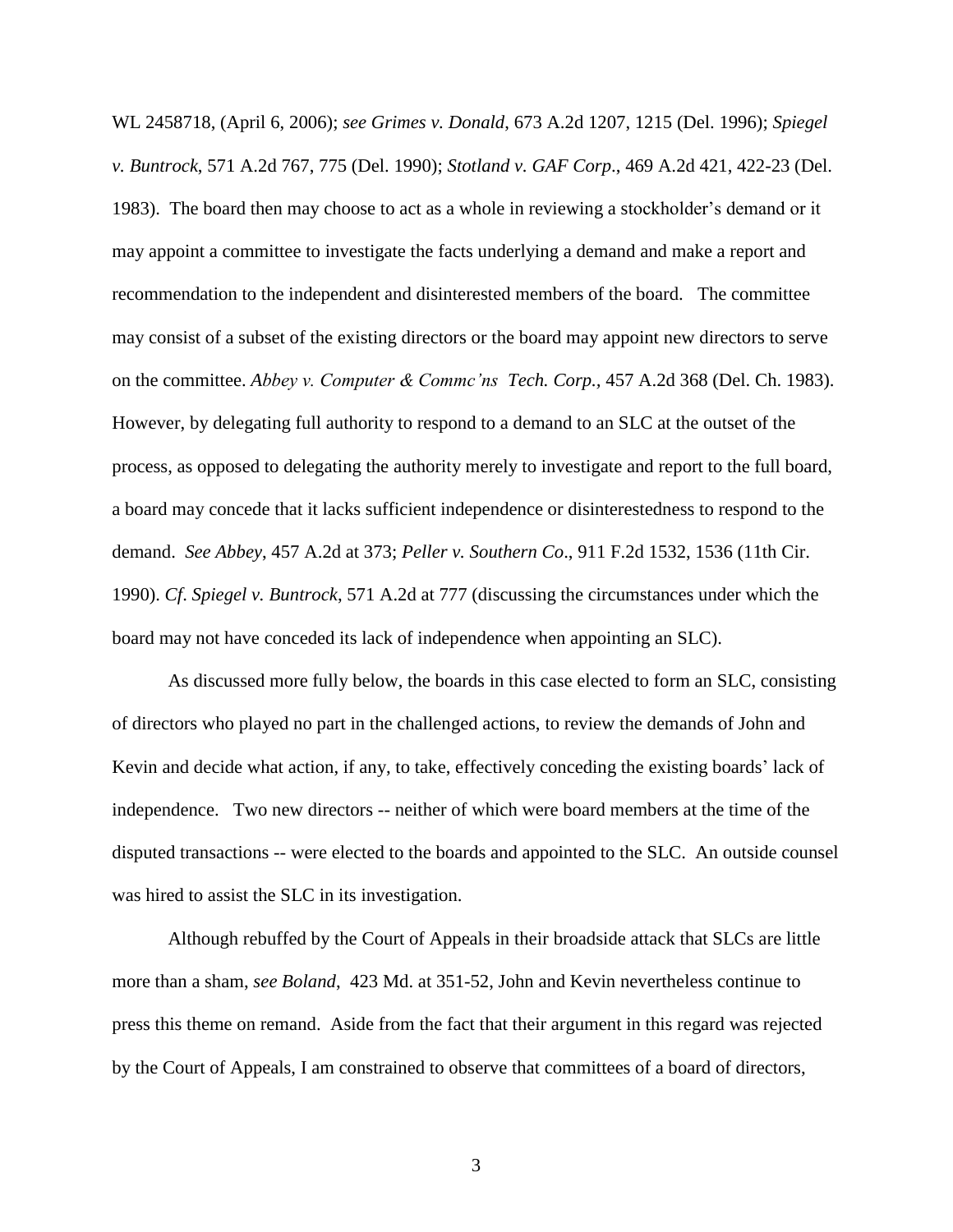including SLCs, are specifically authorized by Maryland statutory law. MGLC §2-411(a); *see* J. Hanks, *Maryland Corporation Law* §§ 6.16, 7.21(c) (2010)(comprehensive discussion on the appointment and use of board committees, including SLCs); *see also Werbowsky v. Collomb*, 362 Md. 581, 619 (2001)(referring to the appointment of a special litigation committee as a "common practice."); *Rosengarten v. Buckley*, 613 F. Supp. 1493, 1498-99 (D. Md. 1985)(applying Maryland law and approving the decision of an SLC not to pursue derivative litigation).<sup>1</sup>

More to the point, this court agrees that "[s]pecial litigation committees serve a valuable and useful role." *Houle v. Low*, 556 N.E.2d 51, 57 (Mass. 1990). "Structural bias in special litigation committees has been widely discussed and analyzed, and courts have "almost universally determined" that the standards of review developed for derivative suits are designed to overcome the effects, if any, of structural bias." *Strougo v. Padegs*, 27 F. Supp. 2d 442, 448- 49 (S.D.N.Y. 1998). Accordingly, subject to the restraining hand of judicial review, an SLC "can have the ability and expertise to decide whether a given derivative suit is in the corporation"s best interest." *Houle v. Low*, 556 N.E.2d at 57. After all, that, and only that, is the proper purpose of derivative litigation. *Kramer v. West Pac. Indus., Inc*., 546 A.2d 348, 351 (Del. 1988). The reason is, or should be, obvious: "In a derivative action, any recovery belongs to the corporation, not the plaintiff shareholder." *Shenker v. Laureate Educ., Inc*., 411 Md. 317, 344 (2009).

<sup>&</sup>lt;sup>1</sup> See also Boland, 423 Md. at 375-76 n.3 (Battaglia, J., dissenting)("A matter of 'common practice,' a special litigation committee of independent directors ('SLC') is formed to review a shareholder's demand and then recommend to the board of directors whether pursuit of the shareholder derivative action is in the best interest of the corporation."); *Auerbach v. Bennett*, 393 N.E.2d 994, 1001 (NY 1979)("The contention of Wallenstein that any committee authorized by the board of which defendant directors were members must be held to be legally infirm and may not be delegated power to terminate a derivative action must be rejected."); *Bender v. Schwartz*, 172 Md. App. 648, 666 (2007)("The board may appoint a committee of disinterested directors to conduct this investigation.")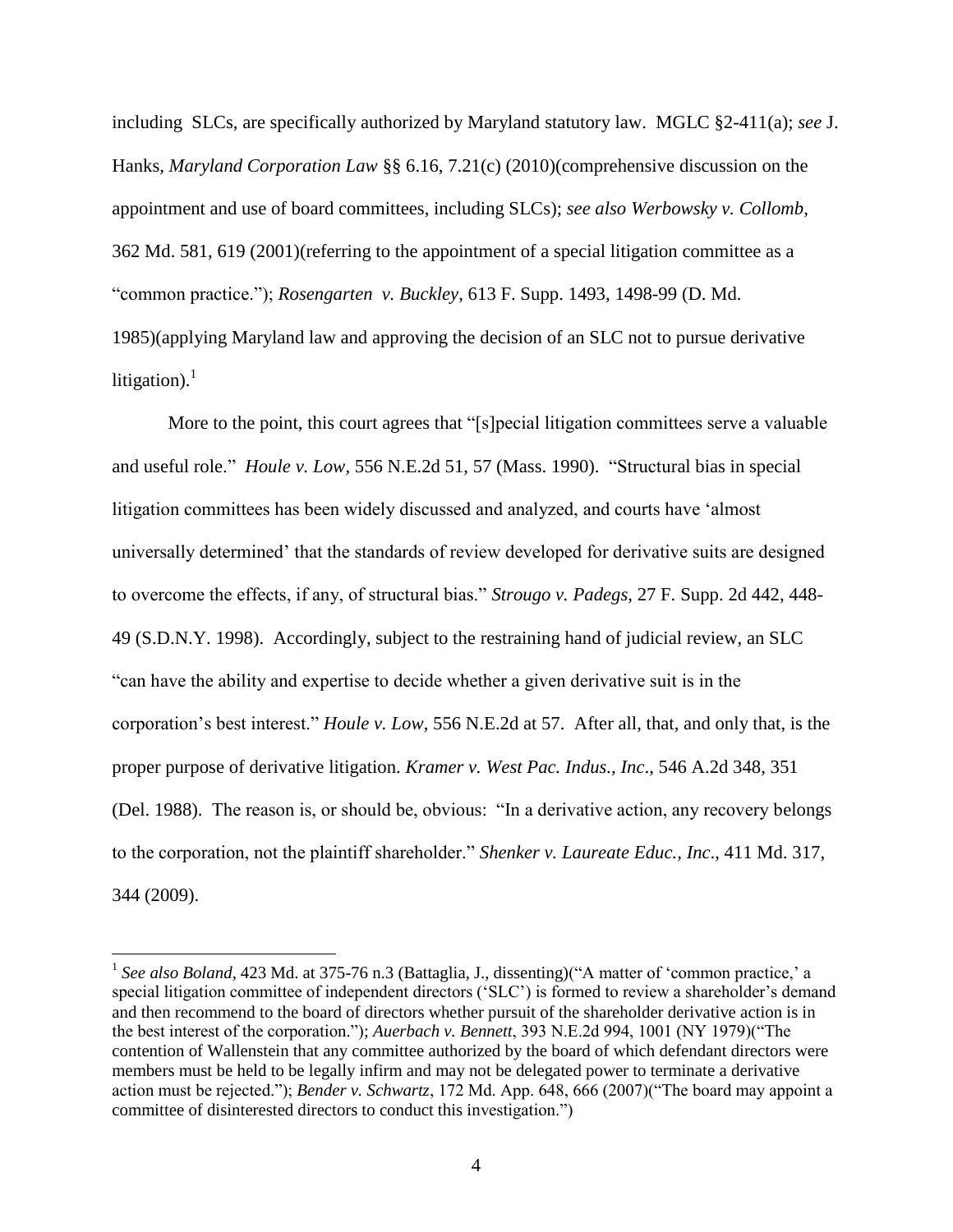#### Facts and Procedural Background

The twists and turns of this protracted litigation are summarized thoroughly in the detailed opinion of the Court of Appeals, as well as the equally detailed opinion of the Court of Special Appeals, 194 Md. App. 477 (2010). As a consequence, only those facts necessary to comply with the remand order of the Court of Appeals, and for the appellate courts to assess the work of this court, will be set out in any detail. Familiarity with both published appellate opinions is assumed.

BTA and BTS are related, closely held Maryland subchapter S corporations located in Montgomery County, Maryland. They were formed in the early 1960s by Louis Boland, Sr. when he obtained an exclusive franchise to sell and service heating and air conditioning products manufactured by the Trane Company in the Washington Metropolitan Area. Initially, Louis, Sr. and his wife, Maureen, owned all of the stock of both companies. Over time, stock was issued to the eight Boland children, and a few long-term employees. However, each recipient was required to execute a Stock Purchase Agreement ("SPA"), which limited their rights of transfer. Under each SPA, the children were required to offer the stock to the corporations before selling to anyone else. The SPA also allowed the corporations to repurchase the stock upon each child"s death. Louis, Sr. died in 2003 and, thereafter, certain of the Boland children, Sean, James, and Louis, Jr., ran the companies and served on the boards.

In 2004, after her husband"s death, Maureen Boland negotiated a corporate repurchase of her stock in exchange for an annuity. This, in turn, was followed by a series of stock sales to some but not all of the Boland children and to one grandchild, Sean, Jr. John and Kevin, who did not participate in these transactions, learned about them in June 2005, and, to say the least, were unhappy. After the death of their sister, Colleen, in June 2006, the personal representative

5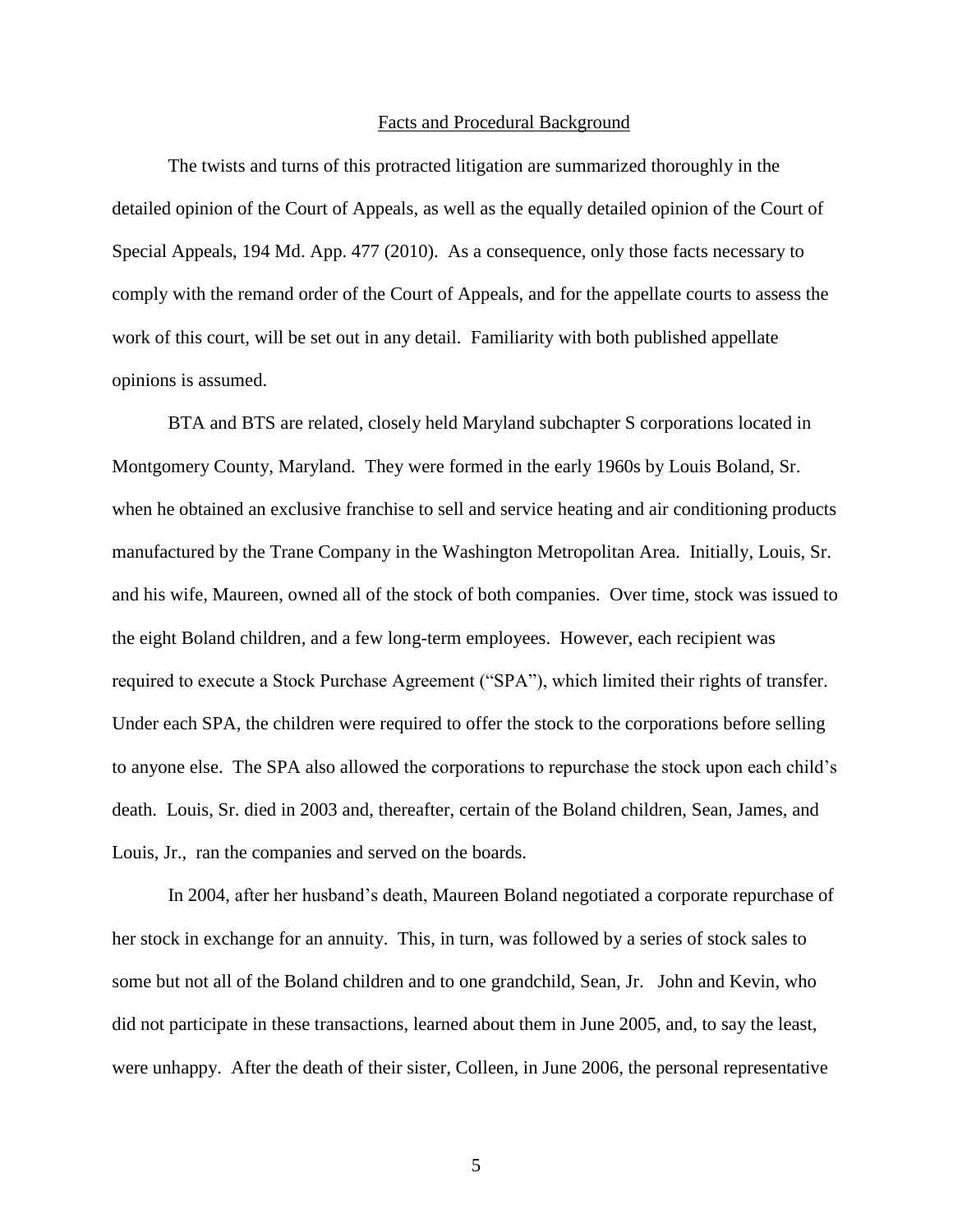of her estate resisted the corporations" attempt to repurchase her stock under the SPA, which he believed was too low of a valuation. As a consequence of that dispute, in July 2006 the corporations brought a suit for a declaratory judgment seeking to enforce the SPA against Colleen"s estate. All Boland siblings were named as interested parties. On May 1, 2007, John and Kevin filed a counterclaim in the declaratory judgment action advancing purportedly direct claims against the board members of each corporation.

Earlier, on March 8, 2007, John and Kevin sent a demand letter to the boards of BTA and BTS alleging various acts of self-dealing, including the 2005 stock sales in which they did not participate, and threatening to file a derivative action. Before the board could act on their demands, they made good on their threat and filed their derivative complaint on May 1, 2007. As noted above, on that same day, they filed a cross-claim in the declaratory judgment action, purportedly as direct claims, but based on the same factual allegations that were outlined in their contemporaneously filed derivative complaint. On May 1, 2007, John and Kevin moved to consolidate the two actions. On June 7, 2007 the Administrative Judge consolidated the cases.

On June 7, 2007, BTA and BTS moved to dismiss or, in the alternative, to stay the derivative action, advising the court that on May 25, 2007, the boards of both corporations had voted to form an SLC comprised of two newly elected directors who did not participate in any of the actions complained of by John and Kevin. The two-member SLC also hired an outside counsel to assist it in reviewing the demand. This attorney had no prior dealings with either corporation or involvement with the disputed transactions.<sup>2</sup> On August 2, 2007, the circuit court stayed the derivative action pending the investigation and report of the SLC.

<sup>&</sup>lt;sup>2</sup> Interestingly, one of the demands contained in the March 8, 2007 letter to the boards of BTA and BTS was that they "take immediate steps to retain independent counsel for the corporations, answerable to the remaining shareholders directly, to prosecute the Board members for their breach of duties, investigate other self-serving transactions, and pursue all appropriate remedies, including but not limited to removal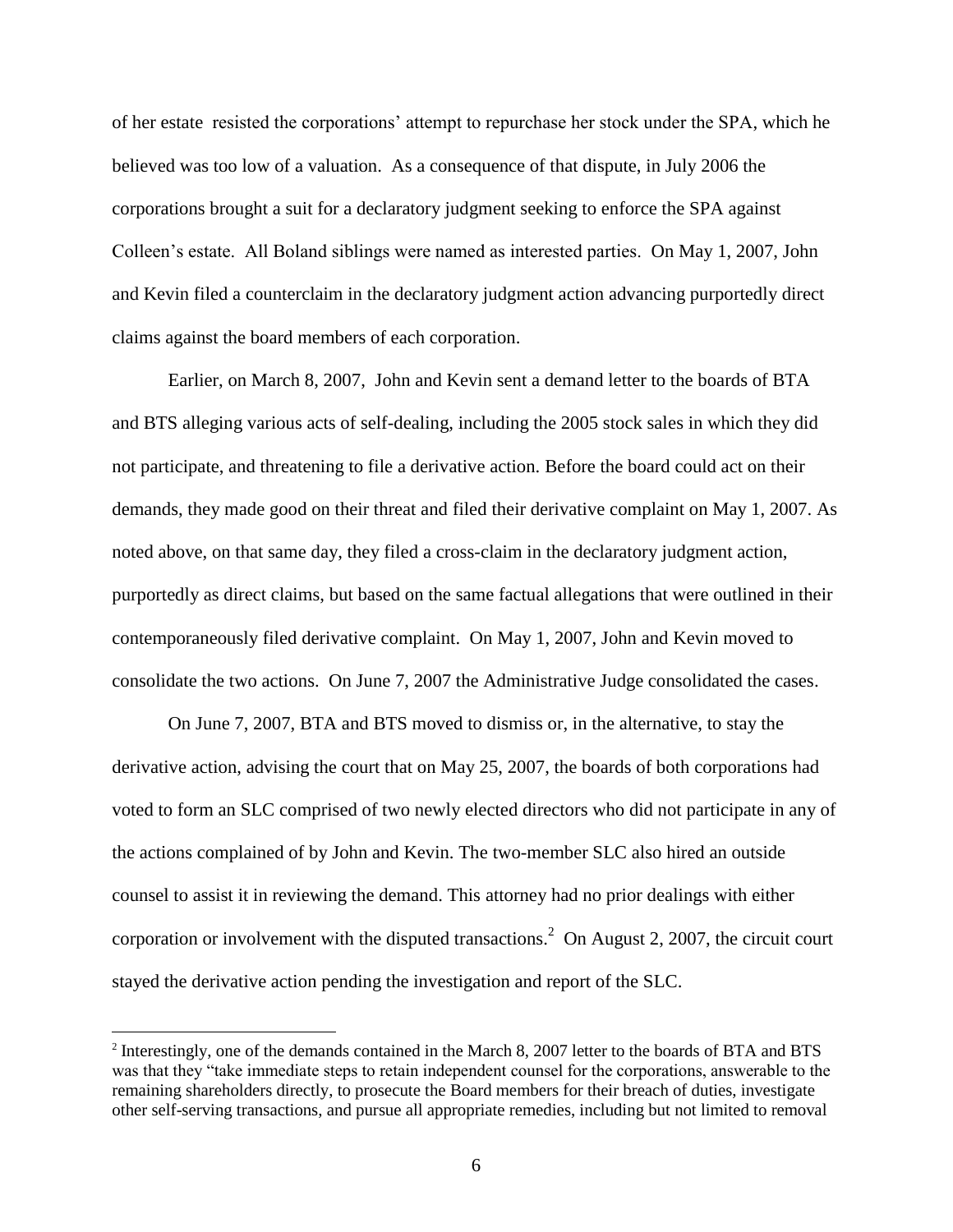The SLC issued its report on February 1, 2008, and recommended that the derivative action, commenced by John and Kevin, be terminated. After extensive briefing and hearings, the circuit court, on December 12, 2008, granted summary judgment on the derivative claims and the direct claims, which had been pled as a counterclaim in the declaratory judgment suit. These decisions were affirmed by the Court of Special Appeals, 194 Md. App. 477 (2010). However, the circuit court's grant of summary judgment on the derivative claims was reversed, and remanded with instructions, by the Court of Appeals. The Court of Appeals also reversed the grant of summary judgment on John and Kevin"s direct claims, holding that the circuit court incorrectly applied the doctrine of *res judicata* to resolve those claims on summary judgment. *Boland*, 423 Md. at 364-65. However, the Court of Appeals affirmed the grant of summary judgment as to the general validity and enforceability of the Stock Purchase Agreements. *Boland*, 423 Md. at 365-70. The Court of Appeals specifically left open for the circuit court's further consideration the viability of any remaining direct claims, including whether the SPA had been used to oppress John and Kevin. *Boland*, 423 Md. at 369 n. 53, 370-72.<sup>3</sup>

### The First Remand Hearing

The Clerk of the Circuit Court received the mandate of the Court of Appeals on December 22, 2011. Thereafter, this consolidated case was re-assigned to me due to the retirement of the original judge, and I held a status hearing on February 22, 2012. Counsel for the corporations and the individual directors requested the opportunity to file new motions for summary judgment, on both the derivative and direct claims, so that the court could review the

of all breaching parties from the Boards of the companies." Thus, John and Kevin seemed to accept the notion of an SLC guided by an outside counsel, but wanted any report and recommendation to be made to them directly, and not to any members of the corporate boards.

<sup>&</sup>lt;sup>3</sup> The circuit court on March 11, 2010, had granted summary judgment in favor of the defendants on Count II and IV of the Second Amended Counterclaim. (Docket Entry # 303). It is not entirely clear whether this ruling was specifically addressed by the Court of Appeals.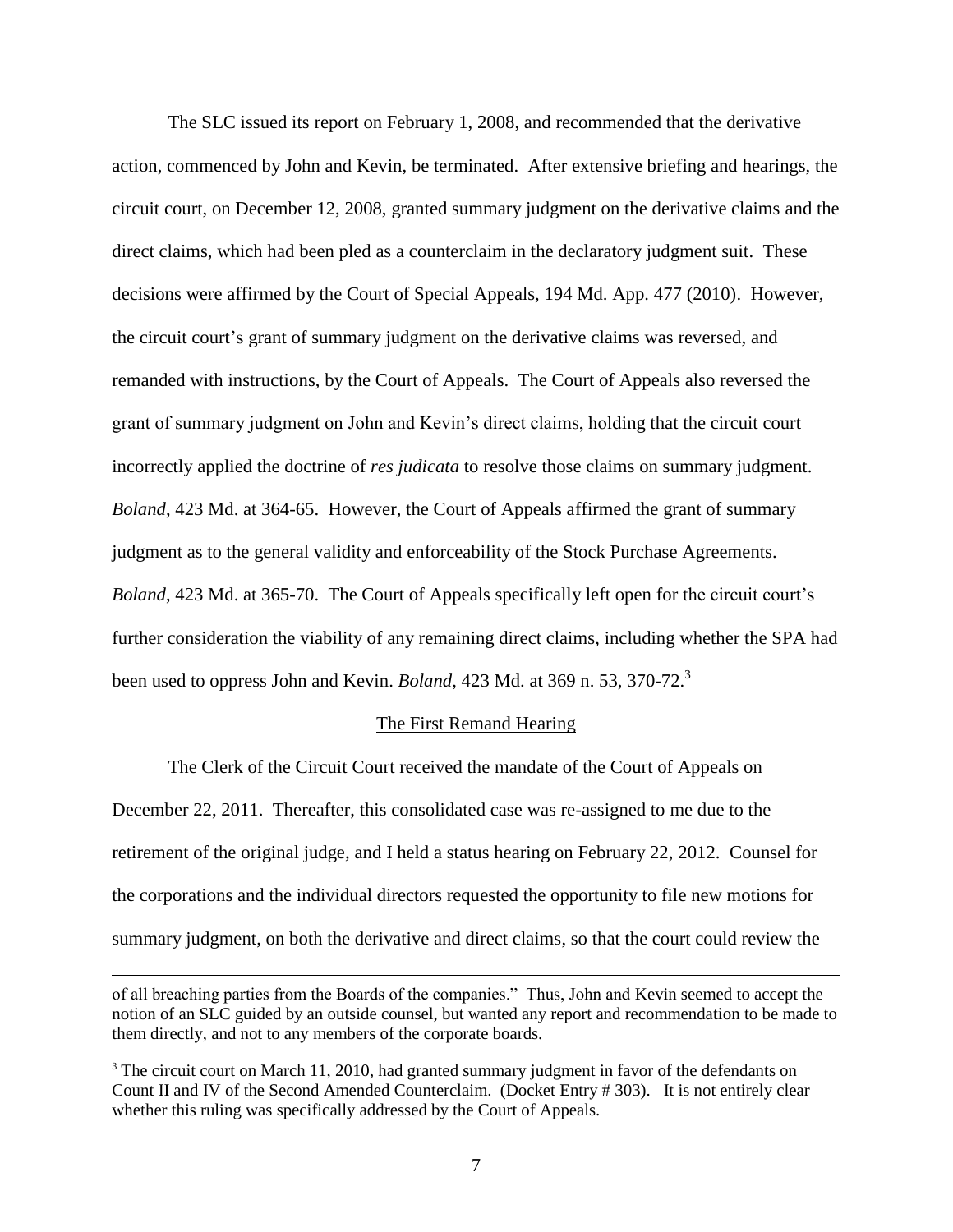summary judgment record and apply the new rules announced by the Court of Appeals in *Boland*. 4

Counsel for John and Kevin objected to this procedure, contending that the Court of Appeals in *Boland* had rejected outright the decision of the SLC to terminate the derivative suit finding it to be fatally flawed.<sup>5</sup> Alternatively, John and Kevin's counsel suggested that I stay further consideration of the derivative claims, and proceed with discovery and a trial upon their direct claims, which they conceded were based on the same facts as their derivative claims.<sup>6</sup> Under this scenario, counsel for John and Kevin posited that the trial result (*i.e*., a jury verdict) on the direct claims then would be *res judicata* on the derivative claims.<sup>7</sup> The reason counsel desired this procedure was transparent -- to enable his clients, if successful on any of their direct claims to recover their attorney"s fees and costs from the corporations as a consequence of a "successful" result in the derivative litigation. In such an event, John and Kevin potentially could accomplish something they could not accomplish if successful solely on their direct claims because there is no applicable fee-shifting mechanism in this case apart from a stockholder"s success on the derivative claims. $8<sup>8</sup>$ 

 The February 22, 2012, hearing concluded with the court setting a tight briefing schedule on motions for summary judgment on both the derivative claims and the direct claims, and a two-hour hearing on these motions was scheduled for April 30, 2012.

 $7$  Tr. 19.

<sup>4</sup> Hearing of February 22, 2012; Tr. 7-8, 36-40, 44, 46.

 $<sup>5</sup>$  Tr. 12-13, 15-16.</sup>

 $6$  Tr. 18-19, 30-31, 33.

 $8$  Tr. 22, 26-27.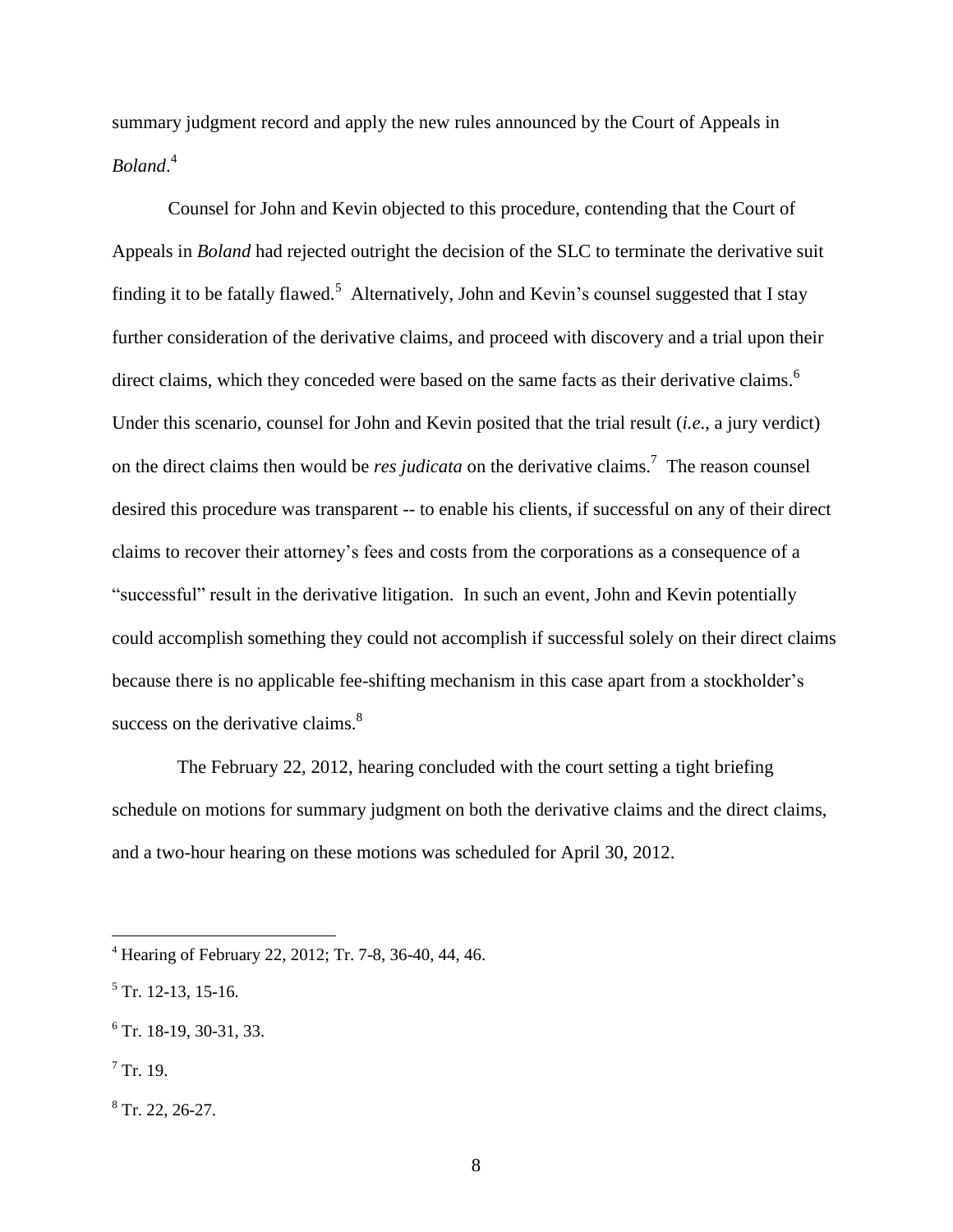#### The Second Remand Hearing

On March 5, 2012, the corporations and the SLC filed motions for summary judgment. John and Kevin promptly filed oppositions to those motions. All parties filed comprehensive briefs, along with supporting evidentiary materials. Reply briefs also were filed. In response to my supplemental order of April 23, 2012, all parties filed additional written submissions to specifically address the concerns outlined by Judge Atkins in her opinion for the Court of Appeals in *Boland*.

At the conclusion of the summary judgment hearing on April 30, 2012, the Court took all motions under advisement. All submissions have been reviewed and the motions are now ripe for decision. No further hearing is necessary. *Phillips v. Venker*, 316 Md. 212, 219 & n. 2 (1989).

## Applicable Legal Standards

In Maryland, summary judgment may only be granted if two conditions are met. First, the moving party must establish there is no genuine dispute as to any material fact. Second, the moving party must establish that it is entitled to judgment as a matter of law. Maryland Rule 2- 501(f). *David A. Bramble, Inc. v. Thomas,* 396 Md. 443, 453-54 (2007); *Remsburg v. Montgomery*, 376 Md. 568, 579-80 (2003). Absent the concurrence of both elements, the motion must be denied. *Okwa v. Harper*, 360 Md. 161, 177-78 (2000); *Warner v. German*, 100 Md. App. 512, 516-17 (1994). Under Maryland Rule 2-501, I review the record in the light most favorable to the non-moving party and construe any reasonable inferences that may be drawn from the evidentiary materials of record against the moving party. *Tyler v. City of College Park*, 415 Md. 475, 498-99 (2010).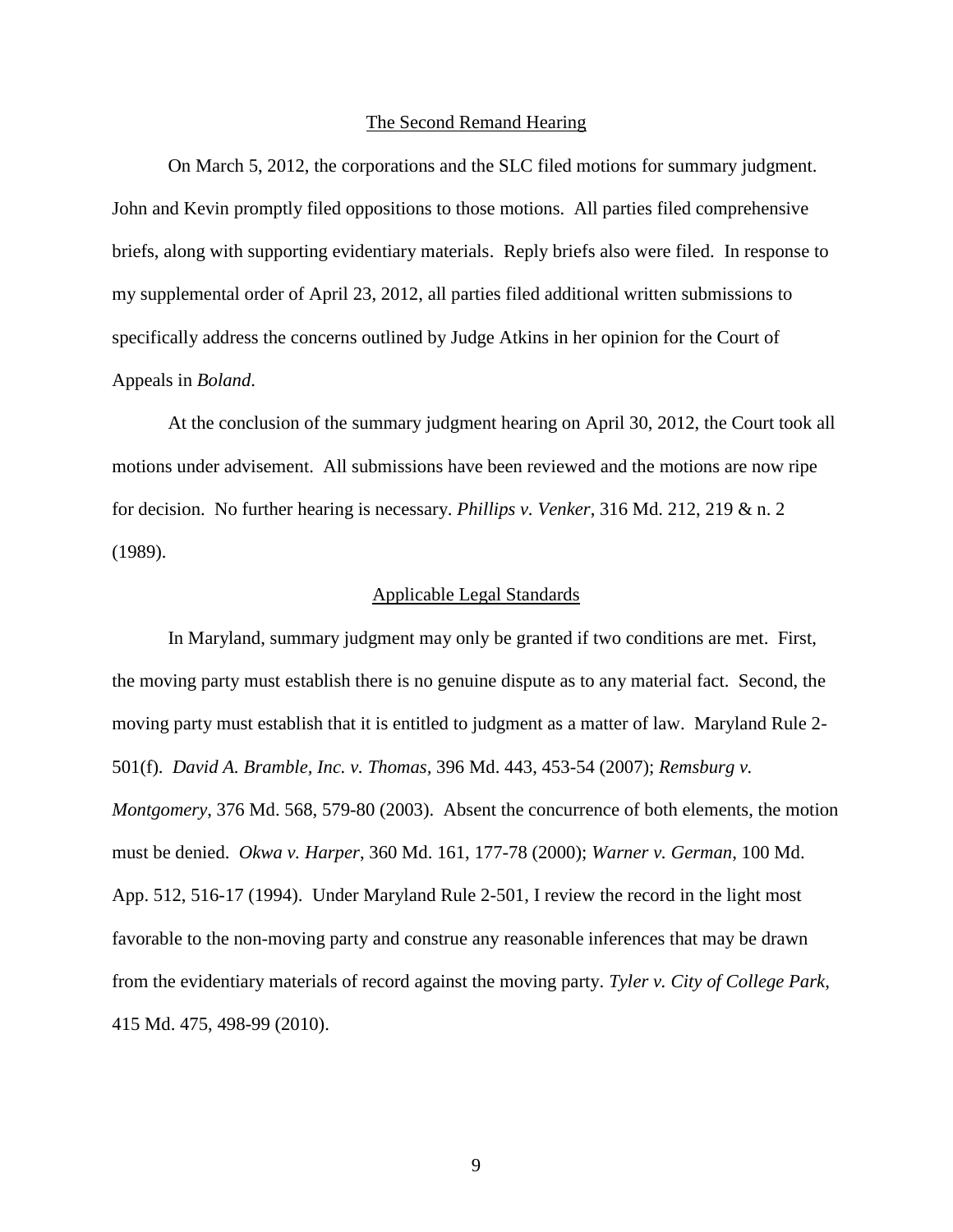Facts are material for summary judgment purposes only if they "somehow affect the outcome of the case." *King v. Bankerd*, 303 Md. 98, 111 (1985). "Facts that do not pertain to the core questions involved are not "material" and, consequently, are insufficient to avert a proper motion for summary judgment." *Warner*, 100 Md. App. at 517. "When the moving party has provided the court with sufficient grounds for summary judgment, the opposing party must demonstrate that there is a genuine dispute of material fact by presenting facts that would be admissible in evidence." *Gross v. Sussex*, *Inc.*, 332 Md. 247, 255 (1993); *see Educ. Testing Serv., v. Hildebrant*, 399 Md. 128, 139-40 (2007).

With proper regard for these principles, the court has considered the pending summary judgment motions. For the reasons that follow, I conclude that there are no genuine issues of material fact and that the corporations and the directors are entitled to judgment, both as to the derivative and the direct claims, as a matter of law.

# John and Kevin"s Derivative and Direct Claims

The derivative claims asserted against BTA and BTS by John and Kevin in their May 1, 2007 complaint can be distilled as follows.<sup>9</sup>

According to John and Kevin, the defendants, Sean Boland, James Boland, Louis J. Boland and Lawrence Cain, Jr., controlling stockholders who also control the management of both corporations, breached their fiduciary duties to the minority stockholders and engaged in self-dealing by:

 $9^9$  Some of the factual allegations of the derivative complaint do not seem to have anything to do with the management of the corporations or improper corporate activities, such as the allegation that John and Kevin have been deprived of free home heating and air-conditioning services (¶ 84), refusing to allow John to use a beach house (¶ 87), an alleged physical assault against Kevin while at the beach (¶ 88), the resignation of Michael Boland as co-trustee of Colleen"s trust (¶ 96) and the hiring of counsel in connection with the declaratory judgment action (¶ 102). These matters merit no further comment.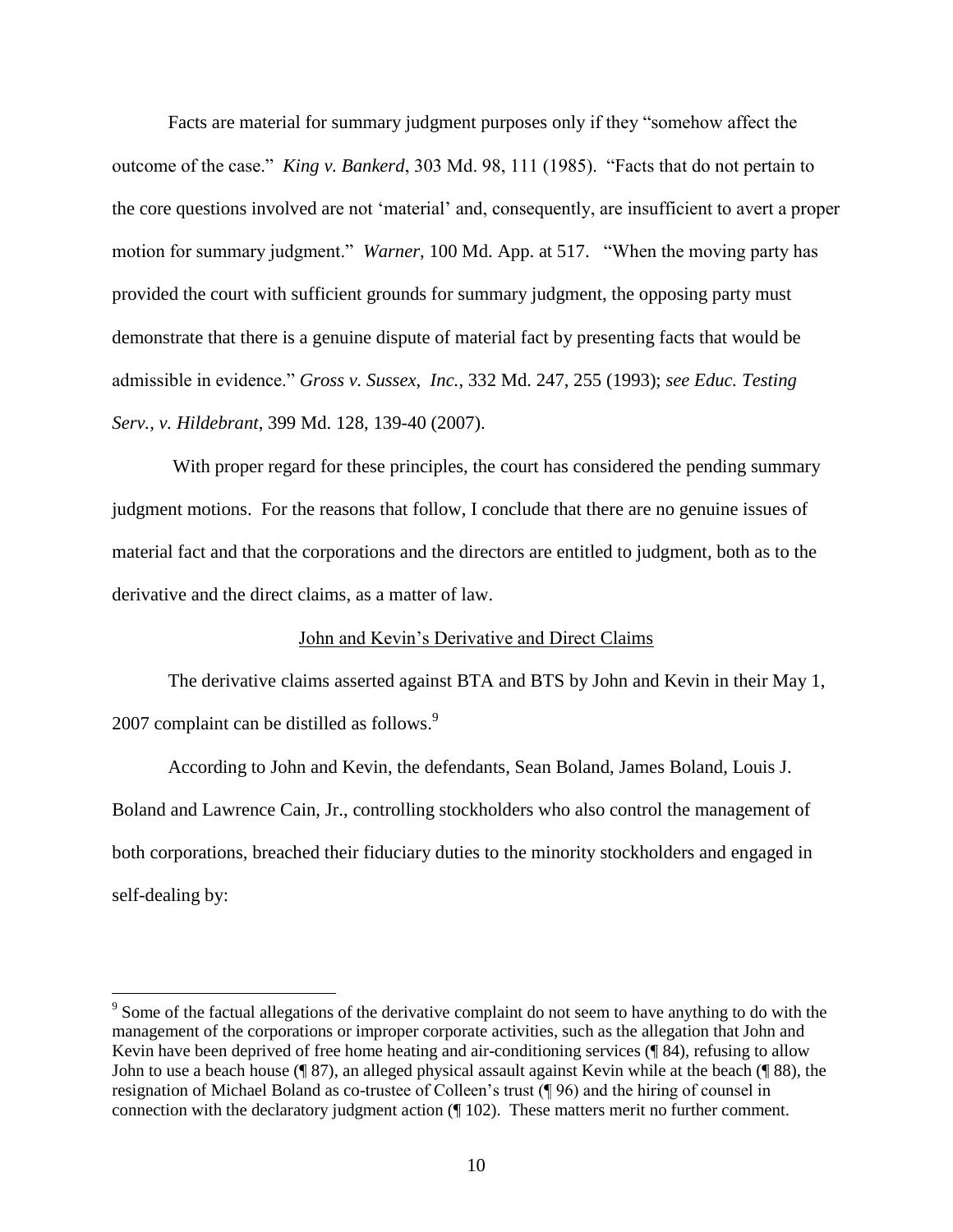- Engaging in the 2004 transaction with Maureen Boland by exchanging her stock, at a below fair value price, in exchange for an annuity.
- Depriving Maureen's heirs of the right to receive her stock upon her death as a result of the annuity transaction.
- Using the stock obtained from Maureen to benefit some but not all of the existing stockholders by allowing James, Louis and Cain to purchase additional stock from the treasury at below market prices.
- Allowing Sean, Jr. to purchase some of the treasury stock, at a below market price, that the companies received in the annuity exchange with Maureen.
- Failing to offer a similar "below market" opportunity to John and Kevin, or to the children of John and Kevin.
- Invoking the SPAs to prevent John and Kevin from transferring their stock to their children.
- Threatening to expropriate John and Kevin"s stock in BTA and BTS if they did not go along with certain transactions proposed for two separate limited liability companies, Boland Properties, LLC and Boland Properties II, LLC.
- Withholding and/or threatening to suspend dividends in order to coerce stockholders in going along with management generally.

As relief, among other items, John and Kevin asked that BTS be dissolved and a receiver appointed to operate the company "until oppressive conduct ceases" (Count I), that BTA be dissolved and a receiver be appointed (Count II), that all SPAs be voided (Counts I and II), that an award of compensatory damages of \$5,000,000 and punitive damages of \$1,000,000 be entered against Sean, James, Louis Boland, and Lawrence Cain, jointly and severally, for breach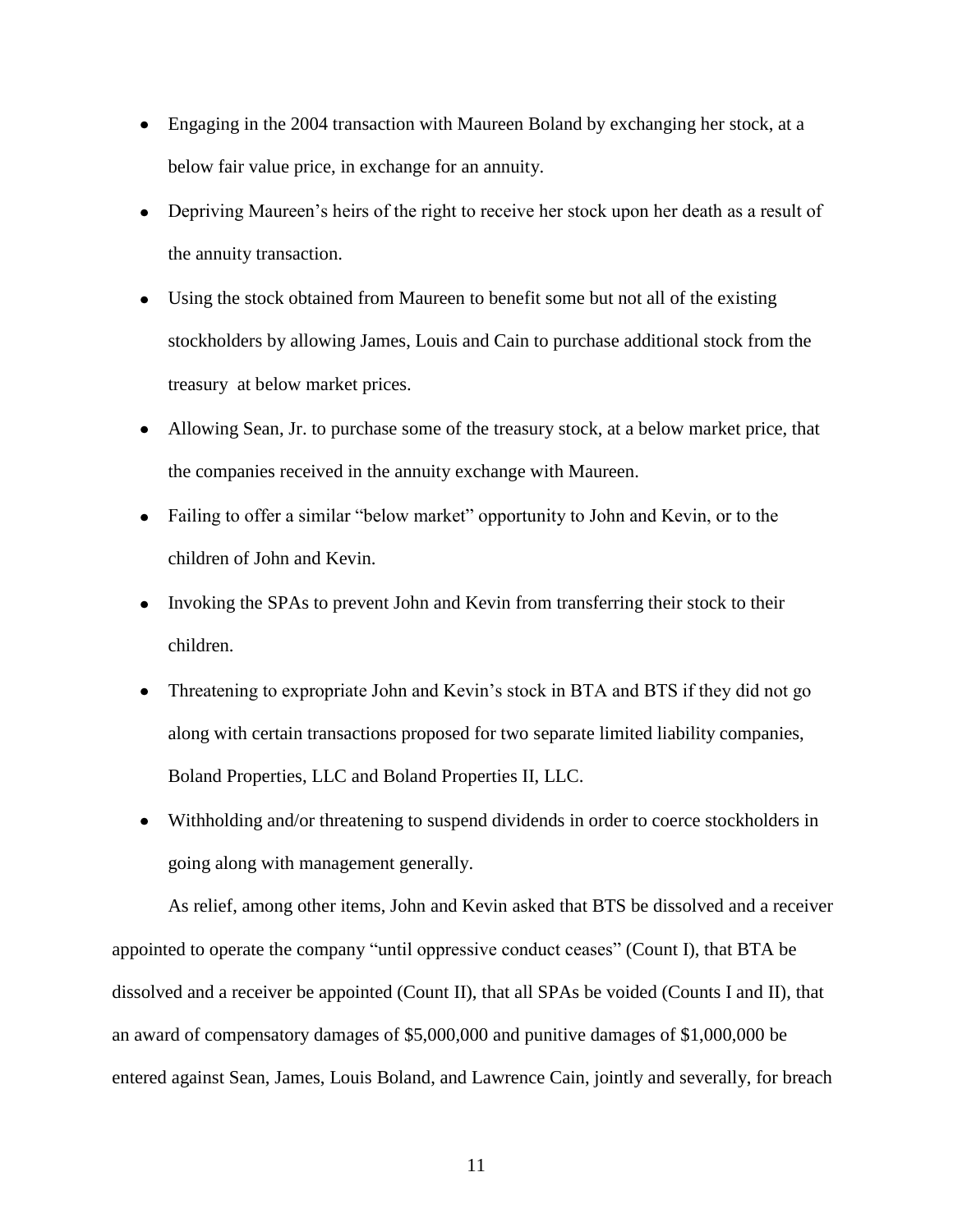of fiduciary duty (Count III), and the same dollar amounts, against the same defendants, for corporate waste (Count VI). John and Kevin also asked that the SPAs be rescinded or not enforced against them by the corporations. $^{10}$ 

The factual allegations of the direct claims, which are set forth in the counterclaim (as amended)<sup>11</sup> to the declaratory judgment action, track those set forth in the derivative complaint. In short, the factual basis asserted, and the claims for relief requested, by John and Kevin directly are, for all practical purposes, identical to the claims for relief made in their derivative complaint.

It is important to consider whether the claims asserted by John and Kevin are direct claims, which can be brought by the stockholder on his own behalf (often as a class action for breach of fiduciary duty) or derivative claims (asserting the right to sue the board and officers on behalf of the corporation.) Some of their claims, even if arising out of the same operative fact pattern, might properly be brought either directly or derivatively depending on the nature of the relief sought or the harm incurred. *See Gentile v. Rossette*, 906 A.2d 91, 100 (Del. 2006); *Grimes v. Donald*, 673 A.2d at 1212. Although there is no *per se* rule against stockholders pursuing both direct and derivative claims in the same lawsuit, *see Loral Space & Commc'ns, Inc. v. Highland Crusader Offshore Partners, L.P*., 977 A.2d 867, 860-70 (Del. 2009), doing so presents perils under certain circumstances, such as when a plaintiff"s individual claims against or interests in suing the corporation predominate, thus raising questions about whether the

<sup>10</sup> *See* Docket Entry # 254.

 $11$  After the derivative action had been pending for nearly a year, John and Kevin on March 14, 2008, filed a counterclaim advancing a direct claim against the corporations (as compared with their earlier suit against the directors), for breach of contract, in connection with the 2005 issuance of stock to persons other than themselves. (Docket Entry # 142). This pleading was amended on January 16, 2009, to include an oppression claim against the corporations. (Docket Entry # 254). Later, in May 12, 2009, they filed a second amended Counterclaim and an Amended Cross claim re-alleging all of the same matters, purportedly as direct claims, against both corporations and the individual defendants. (Docket Entry # 254).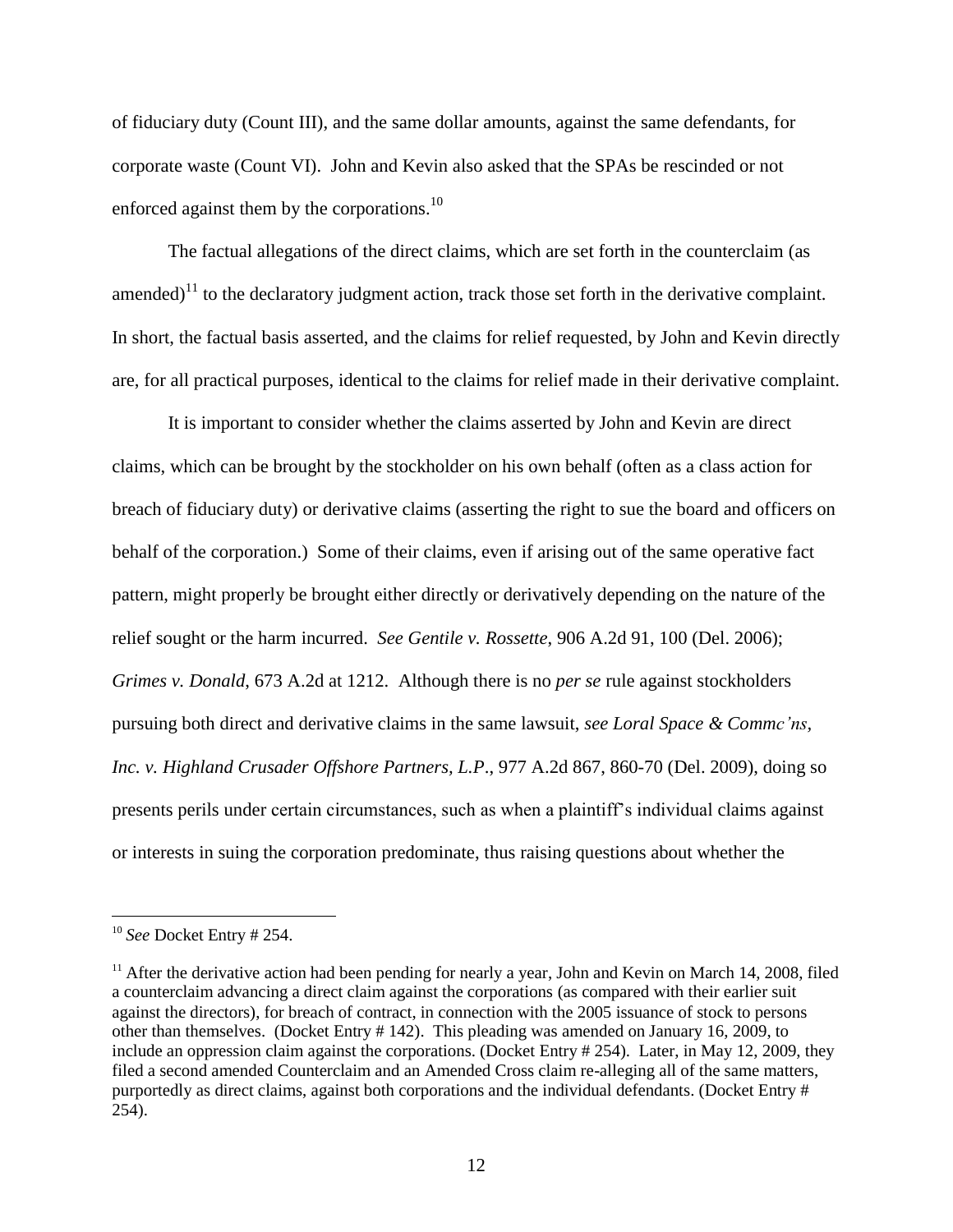plaintiff can properly represent the interests of *all* stockholders in the derivative case. *See, e.g*.,

*Owen v. Modern Diversified Indus., Inc*., 643 F.2d 441, 443 (6th Cir. 1981); *Horowitz v.* 

*Pownall*, 582 F. Supp. 665, 666 (D. Md. 1984); *Robinson v. Computer Servicenters, Inc*., 75

F.R.D. 637, 641-44 (N.D. Ala. 1976).

The basic legal differences between derivative claims and direct claims were outlined by

the Court of Special Appeals, as follows:

A "derivative" action is a claim asserted by a shareholder plaintiff on behalf of the corporation to redress a wrong against the corporation. The defendant in a derivative action may be a corporate fiduciary, such as a director, who committed a wrong against the corporation. The action is "derivative" because it is brought for the benefit of the corporation, not for the shareholder plaintiff. *Kramer v. Western Pac. Indus., Inc*., 546 A.2d 348, 351 (Del. 1988). For that reason, ordinarily, damages recovered in a derivative suit are paid to the corporation. *Id*.

By contrast, a "direct" action is a claim asserted by a shareholder, individually, against a corporate fiduciary, such as a director, to redress an injury personal to the shareholder. *Kramer,* 546 A.2d at 351 (quoting R. Clark, *Corporate Law* 639-40 (1986)). Because damages recovered in a direct action are to remedy the shareholder plaintiff individually, they are payable to him, not to the corporation.

*Paskowitz v. Wohlstadter*, 151 Md. App. 1, 9 (2003). *See also Shenker*, 411 Md. at 345-47

(focusing on who was harmed, the corporation or the individual stockholder, and who would get

the benefit of any relief or recovery should the stockholder prevail on the merits of the claim);

*Tooley v. Donaldson, Lufkin & Jenrette, Inc*., 845 A.2d 1031, 1033 (Del. 2004)(same).

Under the analytical framework approved in *Shenker* and *Paskowitz* the relevant inquiry

is basically two-fold: (1) who suffered the alleged harm, the corporation or the stockholders

suing individually; and (2) who would receive the benefit of any recovery or other remedy. If

the corporations suffered the harm and would receive the requested relief, the claim is derivative.

*See Tooley*, 845 A.2d at 1036; *Paskowitz*, 151 Md. App. at 9-10. On the other hand, the claim is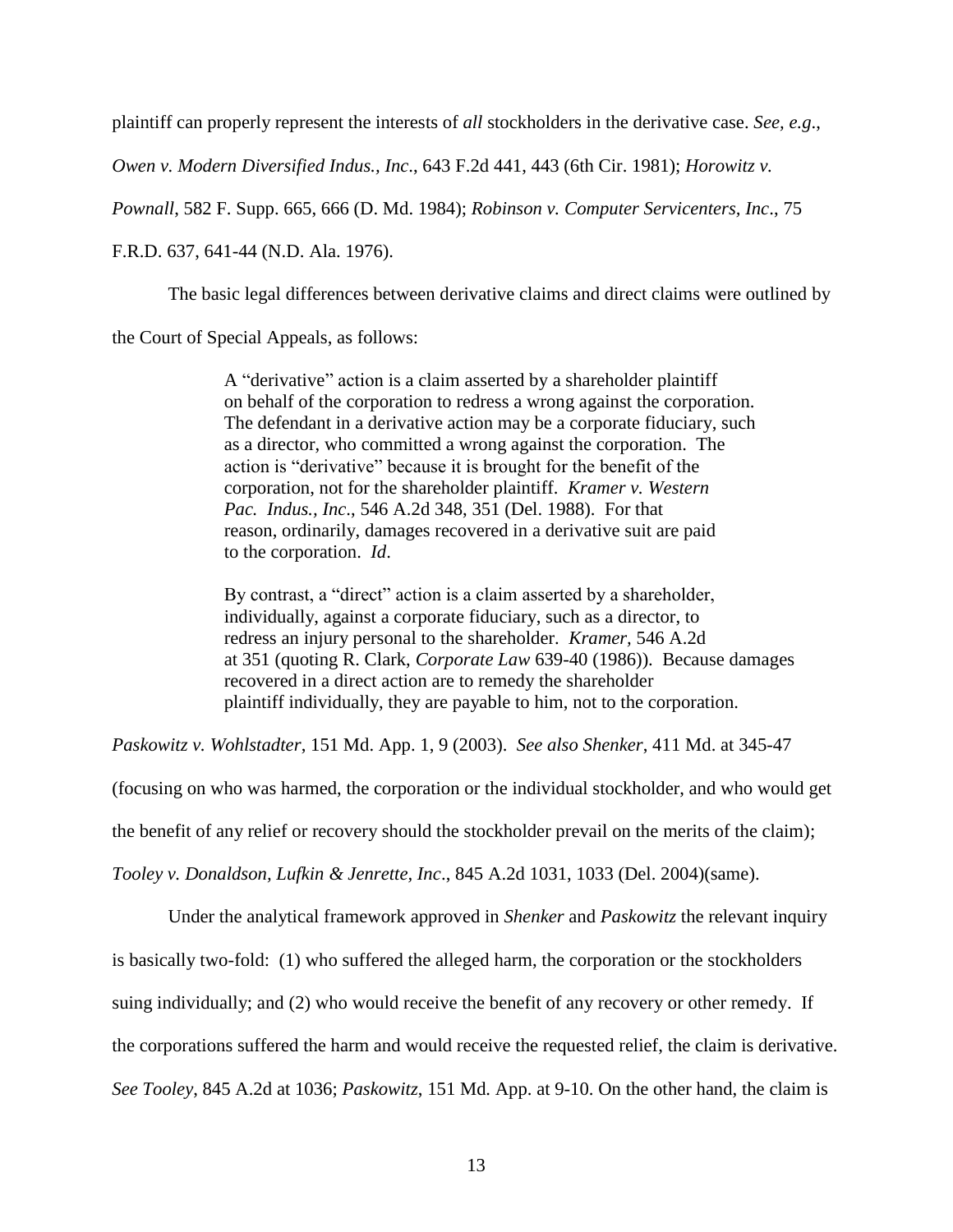direct if John and Kevin have suffered harm "independent of any injury to the corporation[s] that would entitle [them] to an individualized recovery." *Feldman v. Cutaia*, 951 A.2d 727, 732 (Del. 2008). As noted, the same transaction may inflict both derivative and direct harm on a stockholder as long as the plaintiff stockholders "suffered a harm that was unique to them and independent of any injury to the corporation." *Gentile*, 906 A.2d at 102-03; *see Shenker*, 411 Md. at 345. The court is not bound by the labels attached to the claims. *Paskowitz*, 151 Md. App. at 10. Instead, the court must look to the nature of the wrong alleged, taking into account all of the facts alleged in the complaint, and determine for itself whether the claims are direct, derivative, or both. *Id*. In any event, in this case, the labels attached to the claims are not particularly helpful because John and Kevin have labeled the exact same conduct, in its entirety, as both direct and derivative.

The principal thrust of John and Kevin"s claims (whether asserted directly or derivatively) are that the defendants improperly redeemed Maureen's stock for insufficient consideration and subsequently re-sold it to themselves at a price below fair value or fair market value. Further, John and Kevin alleged that they were precluded by the defendants from participating in this "sweet deal." Although artfully presented as a fraud on the rights of John and Kevin, *see Shenker*, 411 Md. at 346 (citing *Llewellyn v. Queen City Dairy, Inc*., 187 Md. 49, 61 (1946)), the real harm in this case (if any) that resulted from these transactions is to BTA and BTS. The alleged *underpayment to the corporations for this stock*, if true, harmed the corporations by causing them to receive less money for the stock than should have been received. This is not harm to any specific stockholders individually. *See Gentile*, 906 A.2d at 99. Accepting these allegations as true, they simply do not spell an injury to John and Kevin that is distinct from that suffered by all other stockholders. Indeed, all stockholders of BTA and BTS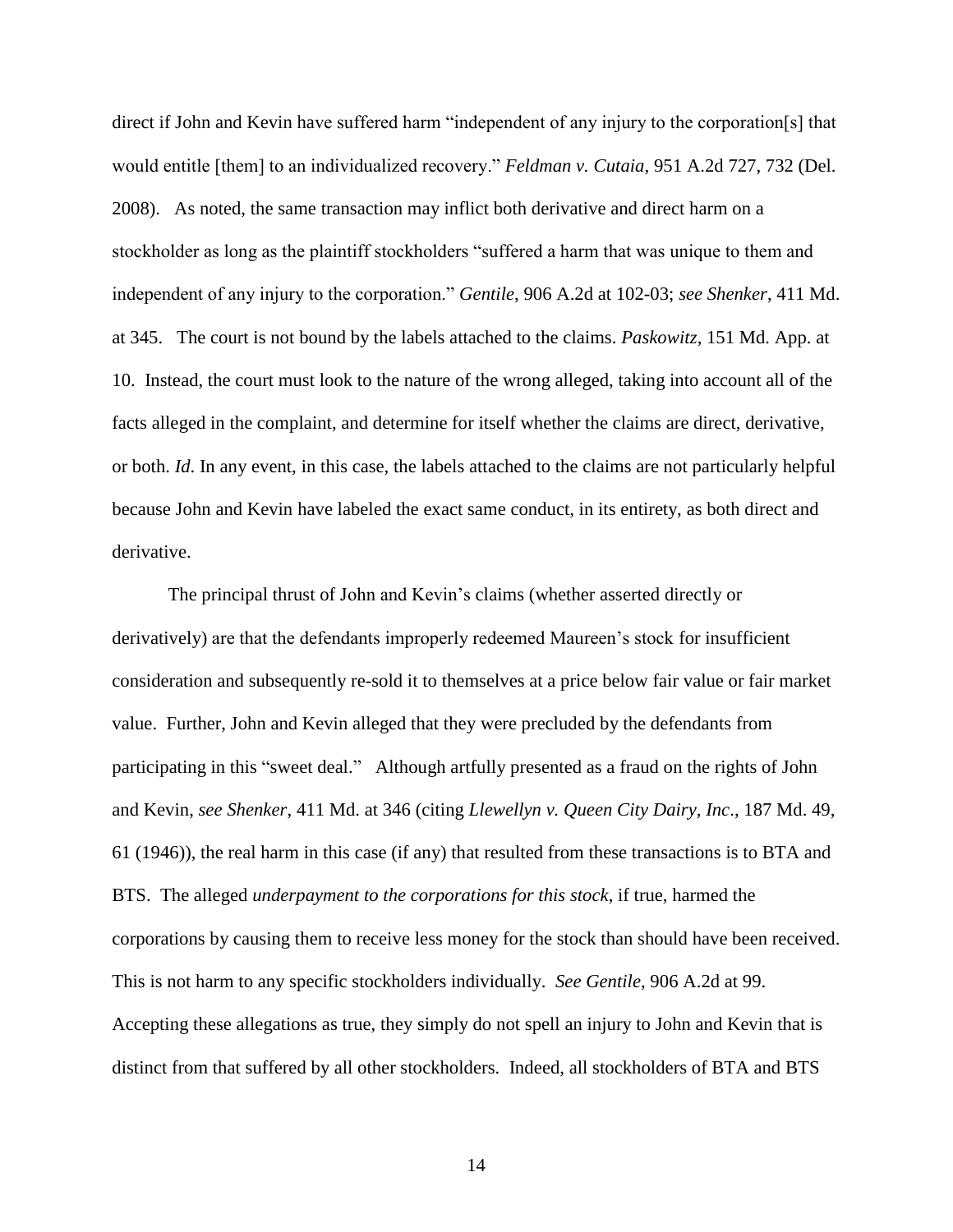suffered from the alleged underpayments. Stated differently, the discriminatory treatment alleged in this case resulted in harm to the corporations, not harm to John and Kevin. At most, their claims in this regard are thinly disguised claims for dilution or waste, which are derivative in nature and cannot be brought directly. *See Feldman,* 951 A.2d at 732-34.

Fairly read, everything else asserted by John and Kevin in any of their pleadings (as amended) falls generally under the rubric of stockholder oppression, which is a direct claim. *See Boland*, 423 Md. at 370-72.

## The Independence of the SLC and Its Counsel

Although it eschewed the second step of the Delaware Supreme Court's Zapata test,<sup>12</sup> the Court of Appeals did refer for guidance to the first part of the *Zapata* inquiry, "the inquiry into the independence, good faith, and procedures of an SLC." *Boland*, 423 Md. at 350-51 n. 40. As a consequence, Delaware decisional law on the independence or disinterestedness of SLC members remains instructive. *See Boland*, 423 Md. at 355-56.

John and Kevin issued their demand letter to the boards of BTA and BTS on March 8, 2007. Although they were twice advised (first on March 22, 2007, and again on April 23, 2007) that their demands would be considered at the next regularly scheduled board meeting on May 21, 2007, John and Kevin nevertheless, filed their derivative complaint on May 1, 2007, without waiting for the boards to consider their demands at their next regularly scheduled meeting.

At the board meeting of BTA and BTS, held on May 21, 2007, the board decided to create an SLC, consisting of two directors not currently serving on the boards of either corporation. According to the minutes, the boards decided to select as new board members "a respected local business person and an attorney with expertise in corporate law." Further, the boards delegated to the SLC "the full authority to investigate and act authoritatively on the

<sup>12</sup> *Zapata Corp. v. Maldonado*, 430 A.2d 779 (Del. 1981).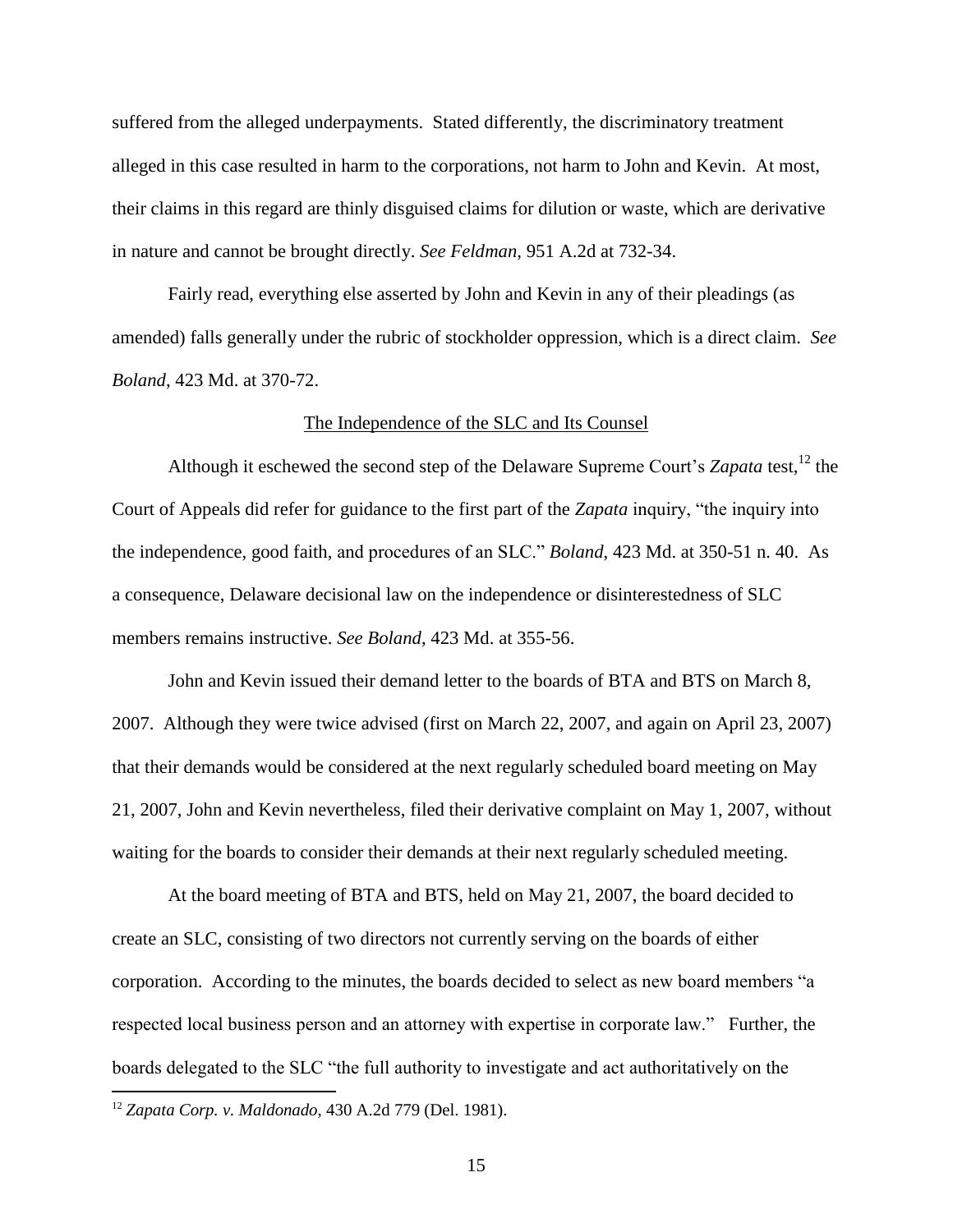Boards behalf in investigating the claims" of John and Kevin. The SLC was vested with the authority "to select and retain its own independent counsel to assist in its investigation." Counsel for John and Kevin were notified of this decision by letter dated May 25, 2007.

The process by which the members of the SLC were selected is detailed in the thirteenpage affidavit of Sean F. Boland, dated February 23, 2012, which was submitted in support of the defendants' renewed motions for summary judgment.<sup>13</sup> The undisputed facts show that the boards regularly discussed the selection of the SLC members from May 2007 until July 23, 2007, and considered a number of candidates before making the final selection. On July 23, 2007, the creation of the SLC, the identities of the new directors, and the identity of the SLC"s outside counsel were disclosed to the circuit court and to counsel for John and Kevin. The two new directors appointed to the SLC were Charles J. Wolf, II and James J. Cromwell, Esquire.

Mr. Wolf is a certified public accountant. Along with other CPAs, he formed Hughes Computer Systems, Inc. in 1967, which merged with Automatic Data Processing, Inc. ("ADP"), a publically traded corporation, in 1994. Thereafter, Mr. Wolf served for twelve years as a Vice President of ADP.

Mr. Cromwell is a graduate of the University of Virginia School of Law and a former partner or principal in two distinguished law firms, Frank Bernstein Conaway & Goldman and Miles & Stockbridge, P.C. Mr. Cromwell was president of the Bar Association of Montgomery County, Maryland (1981-1982), is a Fellow of the American College of Trial Lawyers and a

<sup>&</sup>lt;sup>13</sup> According to the Court of Appeals, the prior summary judgment record was insufficiently developed regarding how the SLC members were chosen and the prior relationships, if any, among the SLC members and the existing boards. *Boland*, 423 Md. at 352-53. On remand, the record was supplemented and is now sufficiently developed under Md. Rule 2-501(a) & (c); *see* P. Niemeyer & L. Schuett, *Maryland Rules Commentary* 354-55 (3d ed. 2003)(discussion of the types of materials a trial court my consider on summary judgment). Notably, counsel for John and Kevin have not filed any affidavit under Md. Rule 2-501(d) in response to any of the renewed motions for summary judgment.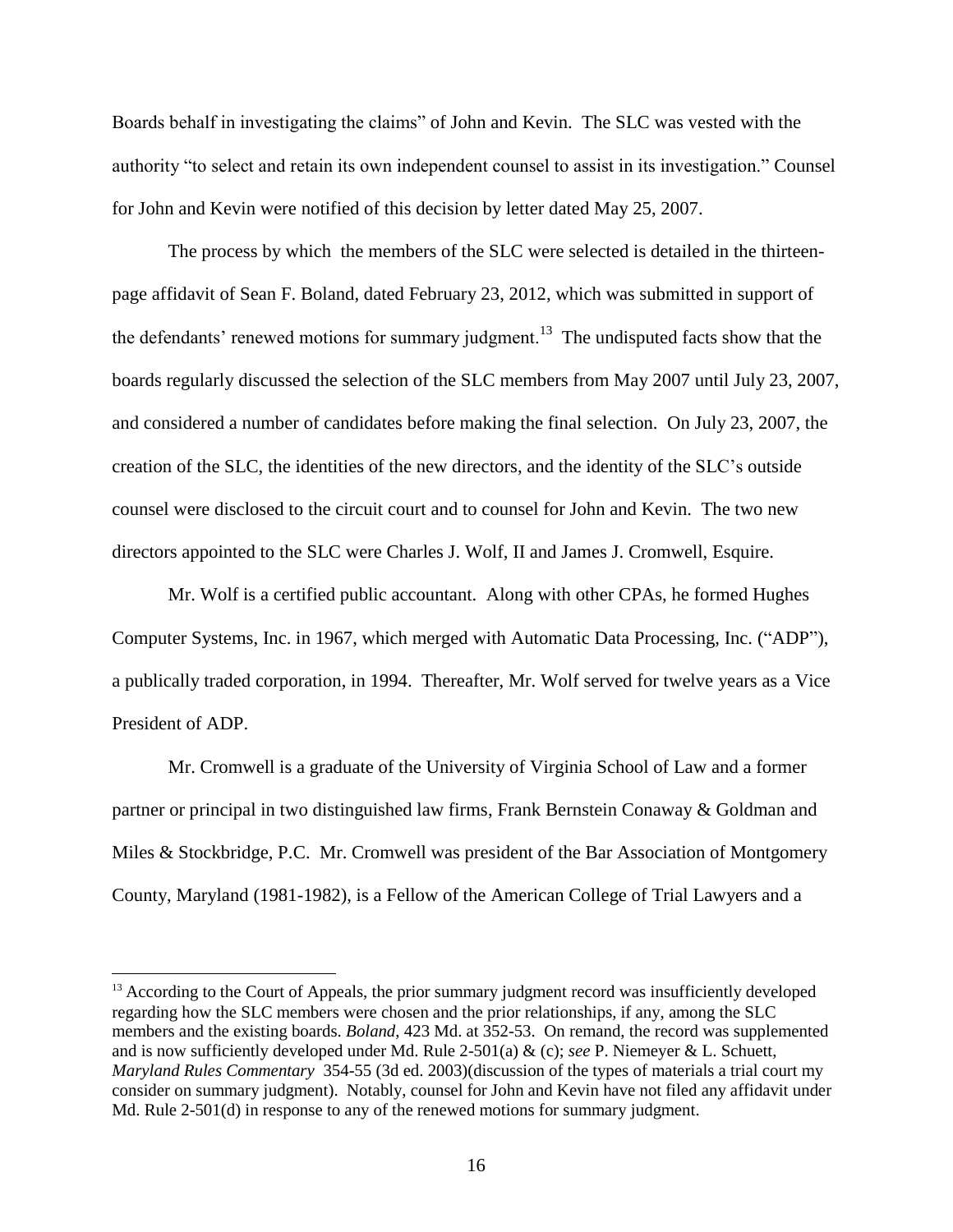member of the American Law Institute. He also served as a director for Mercantile Safe Deposit and Trust Company and as a trustee for Suburban Hospital.

The SLC selected Albert D. Brault, Esquire, as its outside counsel. Mr. Brault, who was admitted to practice in 1958, has served on and chaired scores of professional boards and committees in Maryland. He has lectured extensively on Maryland law and federal practice. Mr. Brault has never done business with, provided services to or been employed by either corporation. There are no prior social relationships of any kind between or among Mr. Brault and the directors of BTA or BTS.

Mr. Wolf was selected because of his business experience and knowledge regarding board procedures, the compensation of officers and directors, and experience in finance. He had been a high level executive with both large and small corporations for decades. Mr. Wolf had never done business with either BTS or BTA and has no consequential social relationships with any defendant.<sup>14</sup>

Mr. Cromwell was selected because he was one of the "deans" of the Maryland bar with extensive trial experience in complex and commercial litigation. No board member had even met Mr. Cromwell prior to his selection, with the possible exception of John I. Heise, Jr., who was not one of the directors sued by John and Kevin. Mr. Heise, who died on October 6, 2009, was not a social friend or business associate of Mr. Cromwell.

Before selecting Mr. Wolf and Mr. Cromwell, the board considered other candidates, including Robert S. Parker, Dean Emeritus, McDonough School of Business, Georgetown

<sup>&</sup>lt;sup>14</sup> Affidavit of Charles J. Wolf, II, ¶ 1-7, dated, April 30, 2012; Affidavit of Sean F. Boland, ¶ 17-21, dated, February 23, 2012.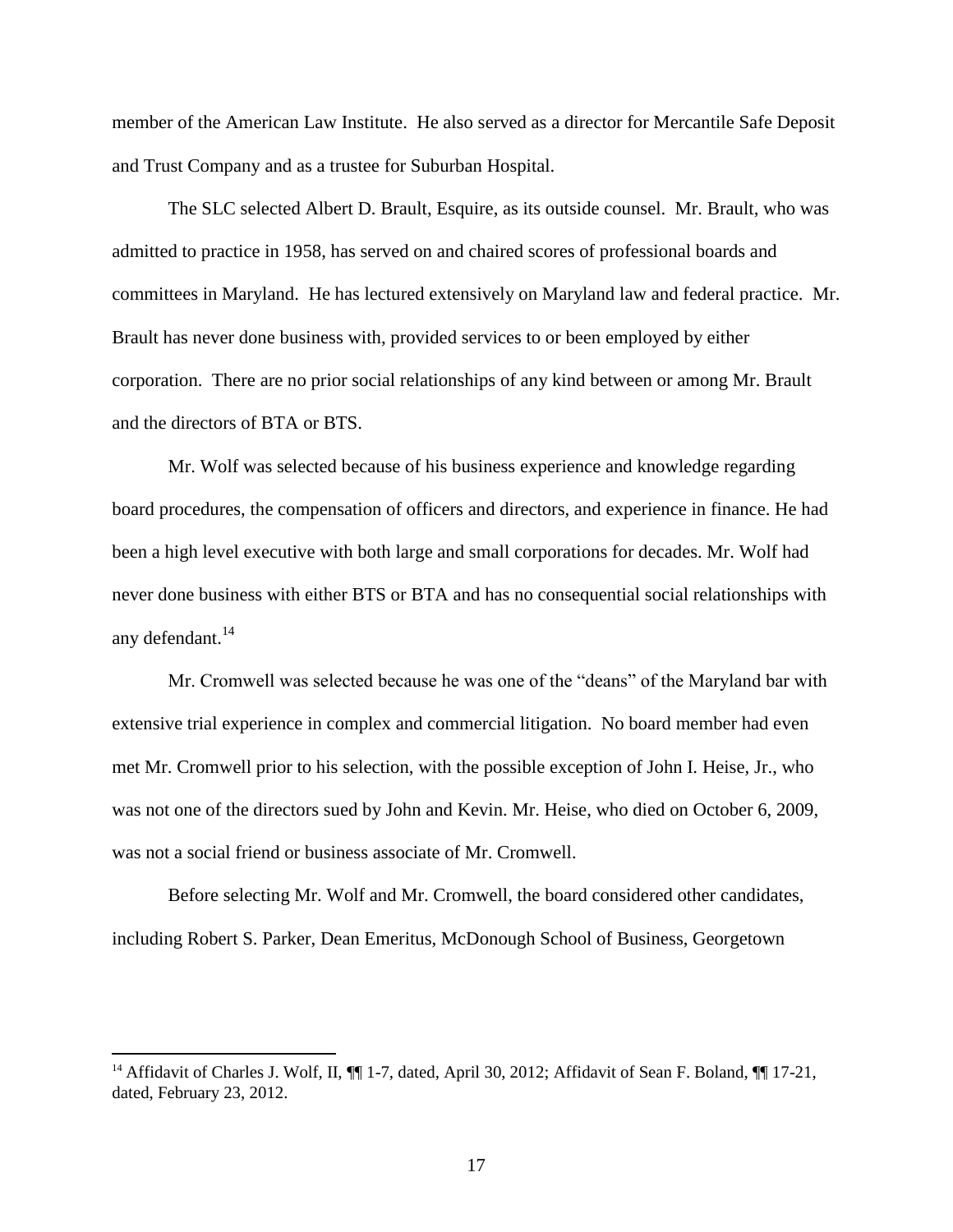University, retired Court of Appeals judges Lawrence F. Rodowsky and John F. McAuliffe, and Michael Kelly, former Dean of the University of Maryland Law School.<sup>15</sup>

The current summary judgment record, which is uncontroverted, shows that the SLC members and their counsel were never business, professional or social friends with any of the directors.<sup>16</sup> There simply are no ties (or even threads) between the members of the SLC (and its counsel), and the defendants, disabling or otherwise. *See Lewis v. Fuqua*, 502 A.2d 962, 967 (Del. Ch. 1985).<sup>17</sup> Each was selected, after a thoughtful, searching process, based on their credentials, their records and their reputations. There is no legally sufficient evidence in the record before me, and the plaintiffs' have raised no genuine factual issue, with respect to the propriety of the selection of the SLC, its counsel, or the independence and disinterestedness of Messrs. Wolf, Cromwell or Brault.<sup>18</sup> Any implication to the contrary is fatuous. In the words of the Court of Appeals of New York: "Notwithstanding the vigorous and imaginative hypothesizing and innuendo of [plaintiffs"] counsel there is nothing in this record to raise a triable issue of facts as to the independence and disinterestedness of [the SLC members and their

<sup>&</sup>lt;sup>15</sup> Other former judges also were considered.

<sup>&</sup>lt;sup>16</sup> John submitted an undated affidavit, on "information and belief," in opposition to summary judgment, in an effort to show that Mr. Wolf is not disinterested, and could give in to social pressure. Among the matters recited are that Wolf and Louis Boland both are members of "exclusive" religious societies, the John Carroll Society and the Knights of Malta. He also notes that Wolf, like all of the Boland children, is a member of Congressional Country Club. Aside from the fact that the affidavit is not in proper form to be admissible in evidence, its averments are at best inconsequential and raise no legitimate question regarding directorial independence.

<sup>&</sup>lt;sup>17</sup> In contrast with *Fuqua*, which involved a single-member SLC, there are no payments, direct or indirect, flowing in any direction, beyond ordinary compensation for work on the SLC.

<sup>&</sup>lt;sup>18</sup> The court also has considered the American Law Institute's Principles of Corporate Governance. *See Harhen v. Brown*, 730 N.E.2d 859, 864-65 & n.5 (Mass. 2000). The SLC and its counsel are fully compliant with these standards of conduct. *See also Abella v. Universal Leaf Tobacco Co., Inc*., 546 F. Supp. 795, 799-800 (E.D. Va. 1982)(holding that there was no triable issue on the independence of the special committee.)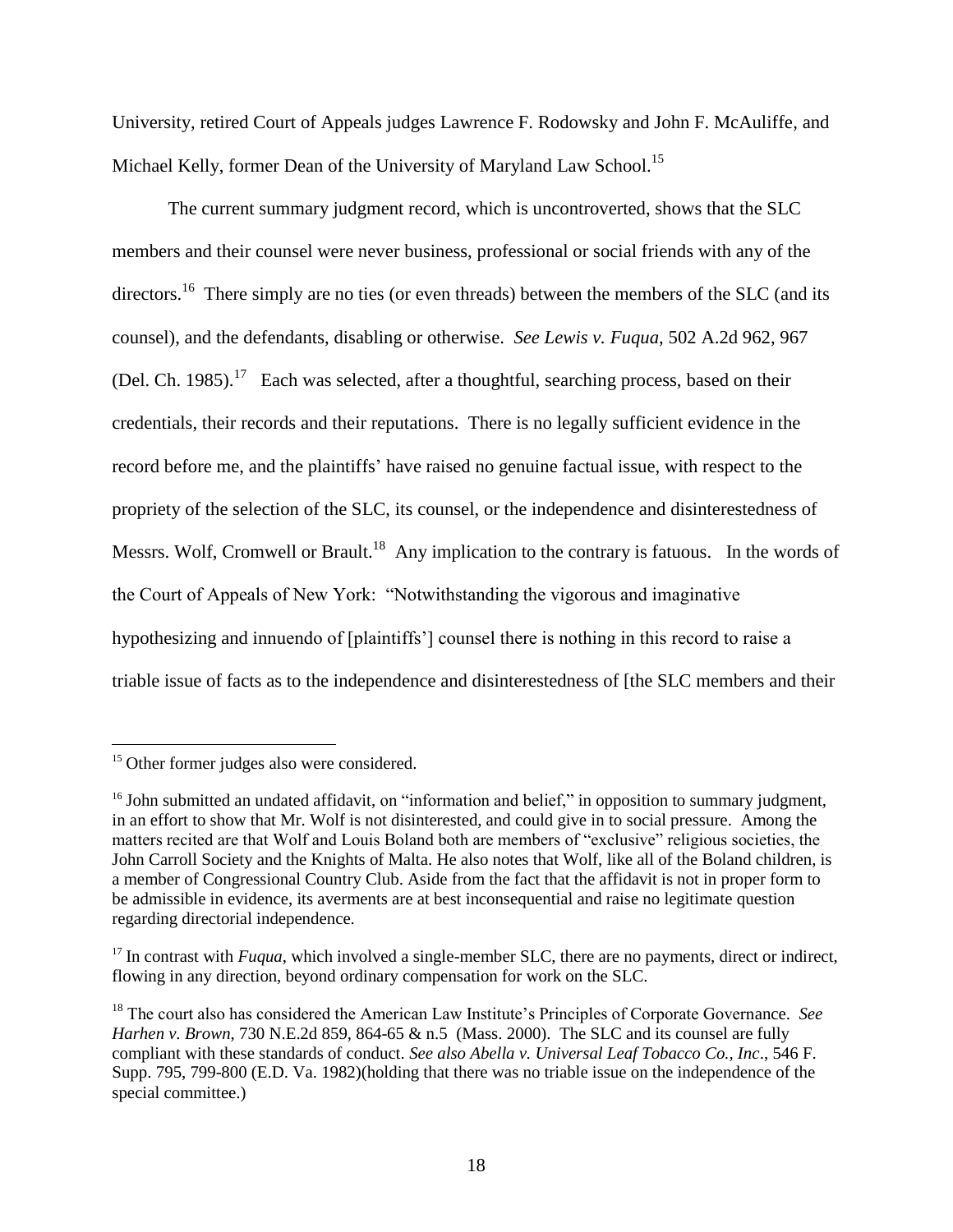counsel]." *Auerbach v. Bennett*, 393 N.E.2d 994, 1001 (NY 1979). As a consequence, there is no need to further consider these points. *See Boland*, 423 Md. at 353 ("Then, *if* the plaintiff raises a genuine issue of material fact, the court should complete a thorough investigation.")(Emphasis added).

## The Reasonableness of the SLC"s Investigation and Conclusions

At the summary judgment hearing held on April 30, 2010, John and Kevin argued that the legal standard by which the court should review the SLC"s conclusions is that of "entire fairness." *See Emerald Partners v. Berlin*, 787 A.2d 85 (Del. 2001); *Kahn v. Lynch Commc'ns Sys.*, 638 A.2d 1110 (Del. 1994). I reject that contention for several reasons. First, that standard is inapplicable in the context of an SLC where none of its members were involved in or personally benefitted from the challenged transactions. In other words, this is not an instance in which the directors, whose work is being evaluated, stood on both sides of the transaction. *See Bender v. Schwartz*, 172 Md. App. 648, 670-71 (2007).

 Second, nowhere in *Boland* did the Court of Appeals adopt that standard either for use in this case or in this context. Although the Court of Appeals held that the SLC"s decision in this case was not entitled to any presumptions,<sup>19</sup> the Court also held: "[T]he SLC's substantive conclusions are entitled to judicial deference, provided that the SLC was independent, acted in

<sup>&</sup>lt;sup>19</sup> *But see* MGCL § 2-405.1(e), enacted in 1999, which states that "[a]n act of a director of a corporation is presumed to satisfy the standards of subsection (a) of this section." Subsection (a), enacted in 1976, essentially codified "the duty of care owed by directors when acting in their managerial capacities." *Shenker*, 411 Md. at 339. If the SLC is independent or disinterested, it is not altogether apparent or obvious why the business decisions of a corporate board, when acting as the entire board, should be cloaked with the presumption of business judgment but the decisions of that same board, when acting through an SLC, should not. This seems particularly so when the members of the SLC were not on the board at the time of the transactions complained of, did not participate in the transactions, and did not personally benefit from those transactions. *See Grimes v. Donald*, 673 A.2d at 1219; *Spiegel v. Buntrock*, 571 A.2d at 775-78.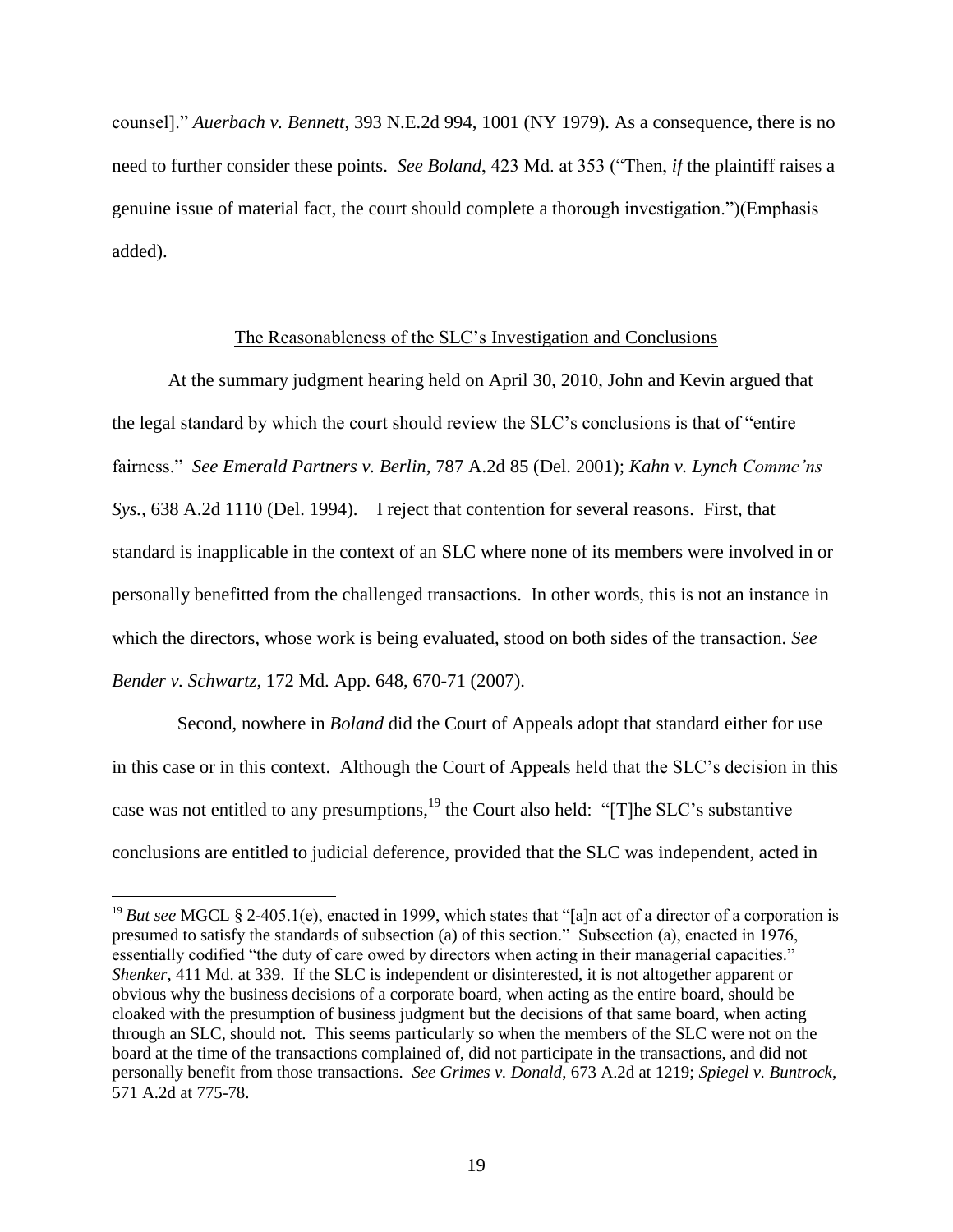good faith, and made a reasonable investigation and principled, factually supported conclusions." *Boland*, 423 Md. at 350.

My next step is to consider the SLC"s investigation, including the reasonableness of the SLC"s methodologies. Although a SLC has a duty to act on an informed basis in responding to a demand there is no set procedures it must follow. *See Levine*, 591 A.2d at 214. As in any investigation, the choice of people to interview or documents to review is one on which reasonable minds may differ. Inevitably, there will be potential witnesses, documents and other leads that the SLC will decide not to pursue. As such, there is no rule of general application that an SLC must interview every possible witness who may shed light on the conduct that is the subject of the demand, or the sources of information that must be examined. *See Bender v. Schwartz*, 172 Md. App. at 676. Of course, the SLC must investigate the theories of recovery asserted in the plaintiffs" derivative complaint, *see Lewis v. Fuqua*, 502 A.2d at 967, and obtain and review information that is relevant and material to the subject matters of its inquiry. *See Kaplan v. Wyatt*, 499 A.2d 1184, 1190-91 (Del. 1985). Further, the SLC cannot simply accept the defendants" version of disputed facts without consulting independent sources to verify the defendants' assertions. Finally, the SLC must understand and properly apply the relevant case law.

The SLC in this case began its five-month investigation by reviewing the documents that had been provided by the corporations and requesting all parties to submit memorandum outlining their legal and factual positions. Counsel for BTA and BTS submitted such a memoranda; counsel for John and Kevin did not, simply referring the SLC to their derivative complaint and a letter previously sent to another attorney.<sup>20</sup> The SLC also requested additional

 $20$  Report at 3 n.4. At the SLC's request, counsel for John and Kevin met with the SLC to outline his clients" views. *Id.*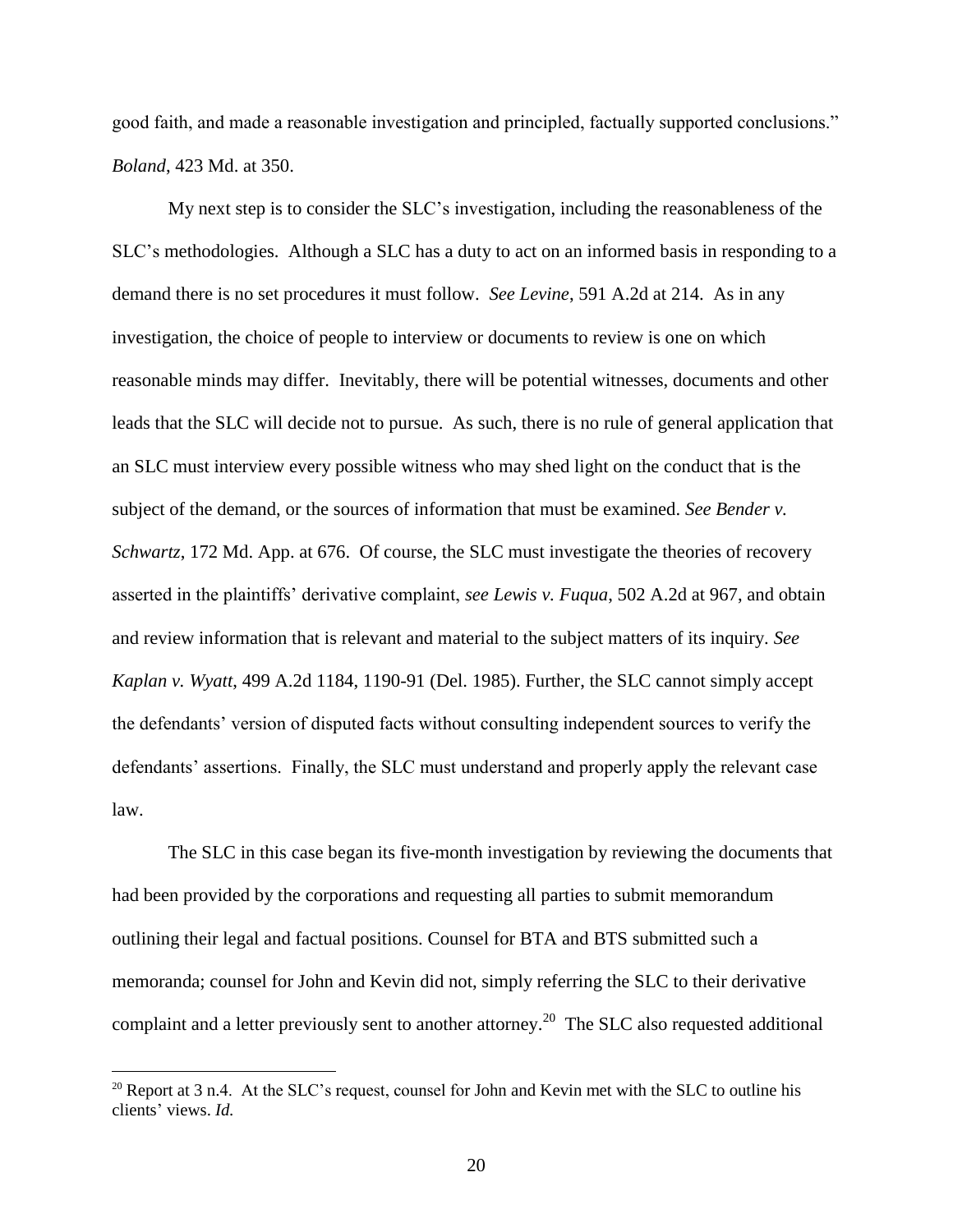documents as its investigation progressed. Copies of all documents provided to the SLC, approximately 1,700 pages, also were provided to counsel for Kevin and John. Among the key items disclosed and scrutinized by the SLC were prior stock appraisals, audited financial statements, stock ledgers, and board minutes.

The SLC interviewed eleven witnesses, $^{21}$  including each corporate director, each stockholder who benefited from the transactions complained of, corporate counsel, counsel for Maureen Boland and the stockholders whose letter prompted the creation of the SLC. The SLC members attended every interview, and counsel for each witness interviewed was allowed to attend, including counsel for John and Kevin, when they were interviewed. Counsel for John and Kevin have not identified a single witness who was not, but should have been, interviewed by the SLC. My review of the summary judgment record persuades me that no genuine issue is presented in this regard.

Although the sheer number of documents reviewed or number of interviews conducted is not alone indicative of any particular degree of diligence, *see Boland*, 423 Md. at 357-588, the matter is contextual. What is reasonable and sufficient in one context, may be unreasonable or insufficient in another. The complexity of the issues (or lack of complexity), and the nature and sources of evidence the SLC considered, or should have considered, is relevant to my appraisal.

The SLC members spent at least 160 hours investigating and considering John and Kevin"s claims. They met with their counsel on eight occasions before issuing their Report. Mr. Brault provided legal advice and guidance to the SLC, but the record is uncontroverted that decisions of the SLC were made by the directors themselves.

The SLC issued its thirty-page Report along with the 35 exhibits to the Report on February 1, 2008, recommending that the plaintiffs' derivative action be terminated. The Report

 $21$  Report at 5-6.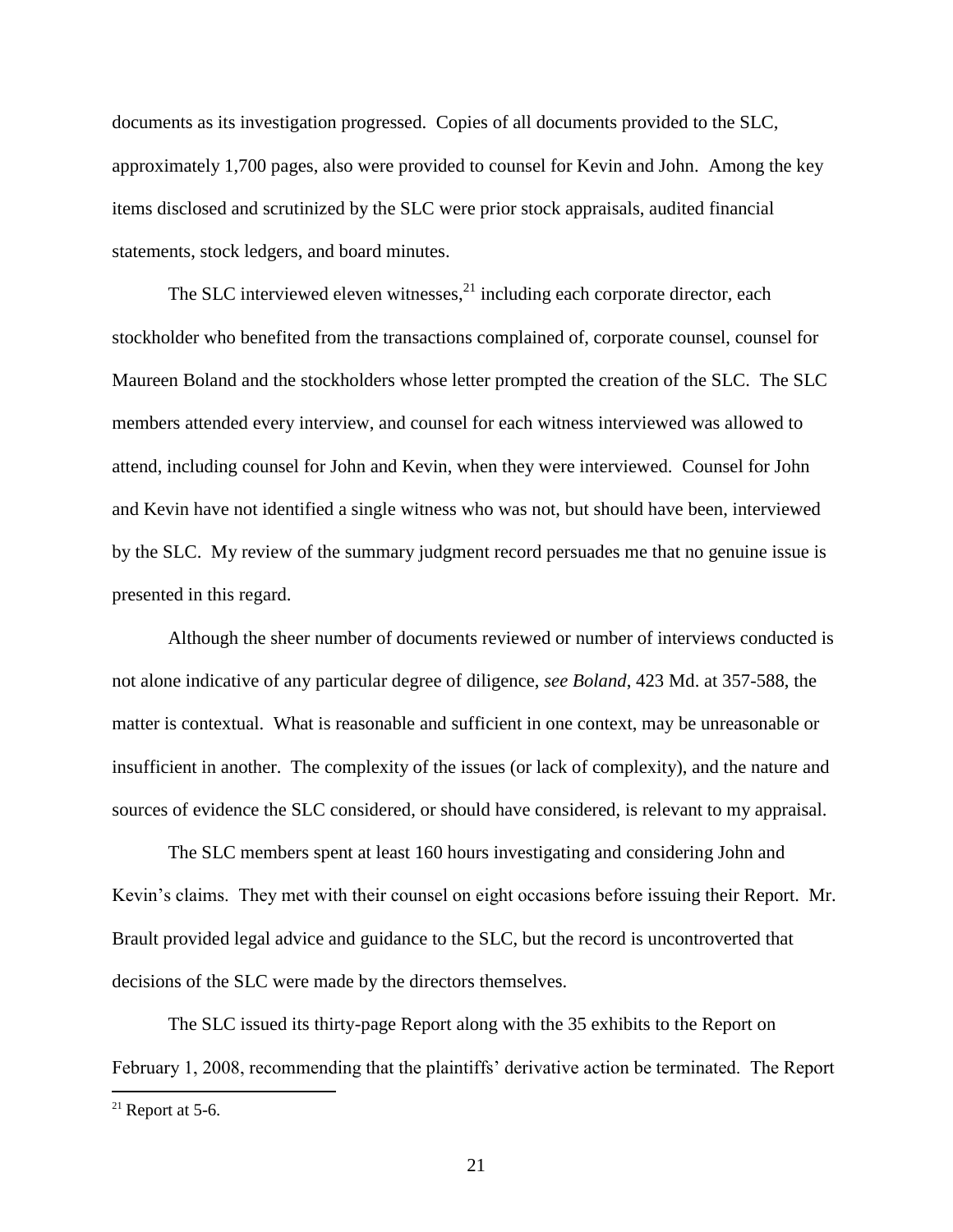was filed with the circuit court and delivered to counsel for John and Kevin. The plaintiffs then deposed Mr. Cromwell on May 5, 2008 and deposed Mr. Wolf on May 19, 2008.

The court has reviewed both depositions in their entirety, as well as the twelve-page affidavit of Mr. Brault.<sup>22</sup> The Report correctly identifies the issues to be reviewed, albeit in a distilled form from the plaintiffs' 155 paragraph complaint.<sup>23</sup> I am satisfied that both directors correctly understood their role, the matters to be investigated, employed proper methods of investigations and focused on the correct legal and factual issues.

I also have reviewed the stock valuation methodologies, and sources of information pertinent to those methodologies, used by the SLC and find them to be in accord with generally accepted practices and procedures. *See* S. Pratt, *The Lawyer's Business Valuation Handbook*  Chapters 8, 9, 10, 13 & 20 (2000 American Bar Association). As part of its work, the SLC considered four independent appraisals that previously had been performed for BTA and BTS stock in 1997, 2003 and 2004. It was unquestionably proper for the SLC to review such materials. It would have been improper to ignore them. John and Kevin also cite to a one-page letter from defendant Cain, dated May 25, 2000, to a mortgage broker that was issued in support of Kevin"s home loan application, which suggests, potentially, a higher value for BTS stock than the price at which the disputed sales took place. The SLC was entitled to give little weight to this "back-of-the envelope" estimate as compared with the more recent (2003 and 2004) independent, formal appraisals of BTA and BTS stock on which they relied in reaching their conclusions. *See* Report at 21-22; SLC Exhibits 9 & 10. There is no genuine issue that the SLC

<sup>&</sup>lt;sup>22</sup> Affidavit of Albert D. Brault, Esquire, dated, March 5, 2012.

 $23$  Report at 3-4.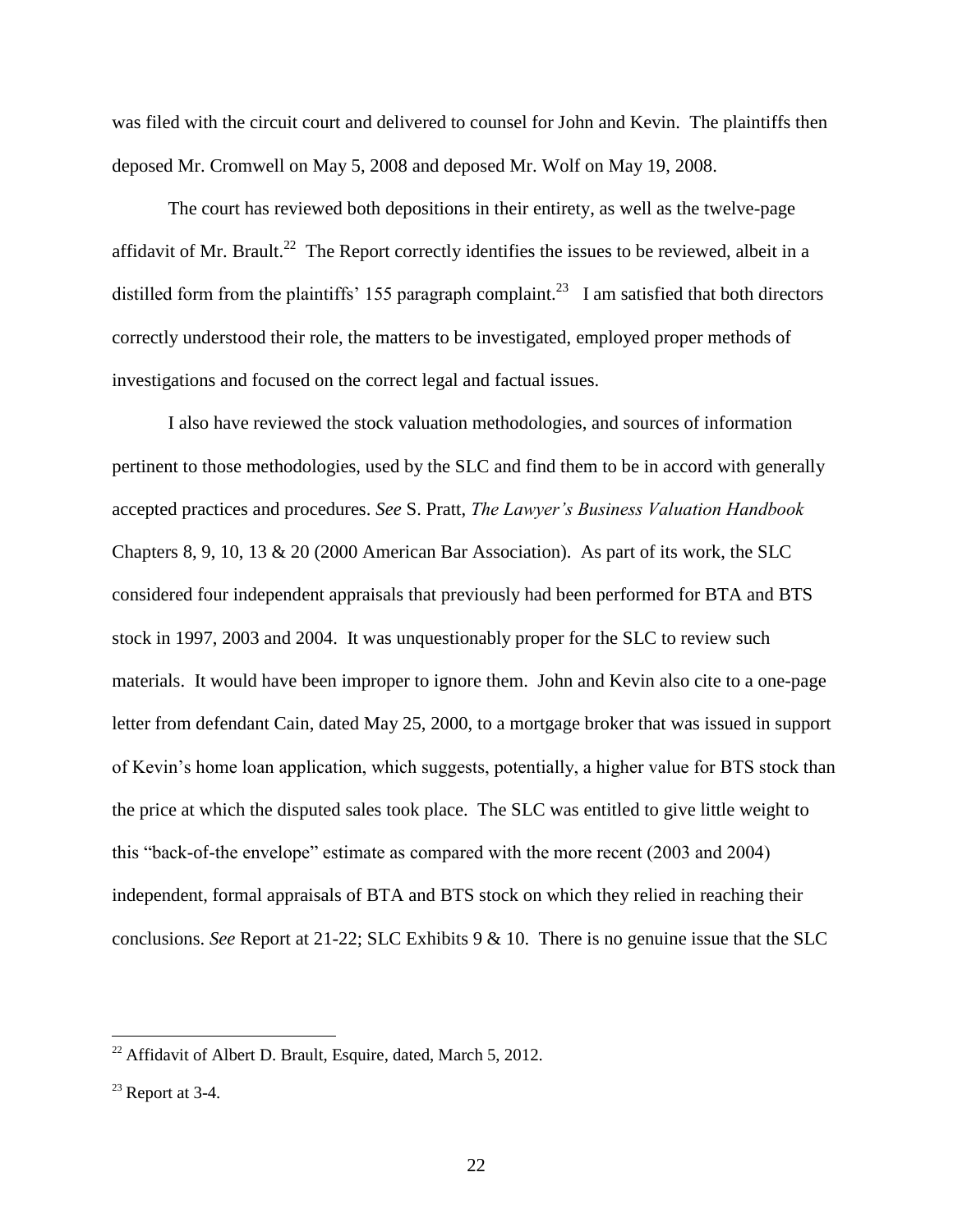correctly considered the disputed stock sales to persons other than John and Kevin, or from Colleen.

John and Kevin also point to the SLC"s analysis regarding the stock grant to Sean Jr. in January 2005 as evidence of its unsound methods and conclusions. John and Kevin also contend that the SLC"s conclusion that the stock sale to Sean, Jr. was proper, lacked a factual foundation. I disagree. The SLC expressly based its conclusion on Sean Jr."s previous full-time employment with the companies and his graduation in 2004 from the Trane graduate engineering program, all of which occurred before the stock grant. Additionally, Sean Jr. was required to execute an employment agreement and SPA (just like the ones signed by John and Kevin) when he received his stock, which documents were submitted to and reviewed by the SLC. Although Sean Jr. had not yet obtained his MBA (from Georgetown) at the time of the stock grant in January 2005, *see*  Report at 21  $\&$  n. 42, it was understood by management that he would be applying for admission to an MBA program following his graduation from the Trane graduate engineering program. *See*  Report at 20.

It also is clear that the SLC thoroughly considered the plaintiffs" claims regarding improper compensation to the director defendants, reviewed in detail the disputed compensation packages, and compared them to compensation paid by similarly sized businesses.<sup>24</sup> Report at 13-16; Affidavit of Albert D. Brault, Esquire at 7-9. The SLC was of the view that an additional reason justifying the compensation paid was the financial performance of the companies, including the fact that \$27.2 million in dividends were declared and paid between 2002 and 2007, further evidencing that all stockholders' reasonable expectations were being met, including

 $24$  The SLC also considered the compensation rates on an internal basis, comparing the disputed packages to what other key employees inside the corporations earned during the relevant time period. Report at 15; Exhibit 25. This is a reasonable methodology.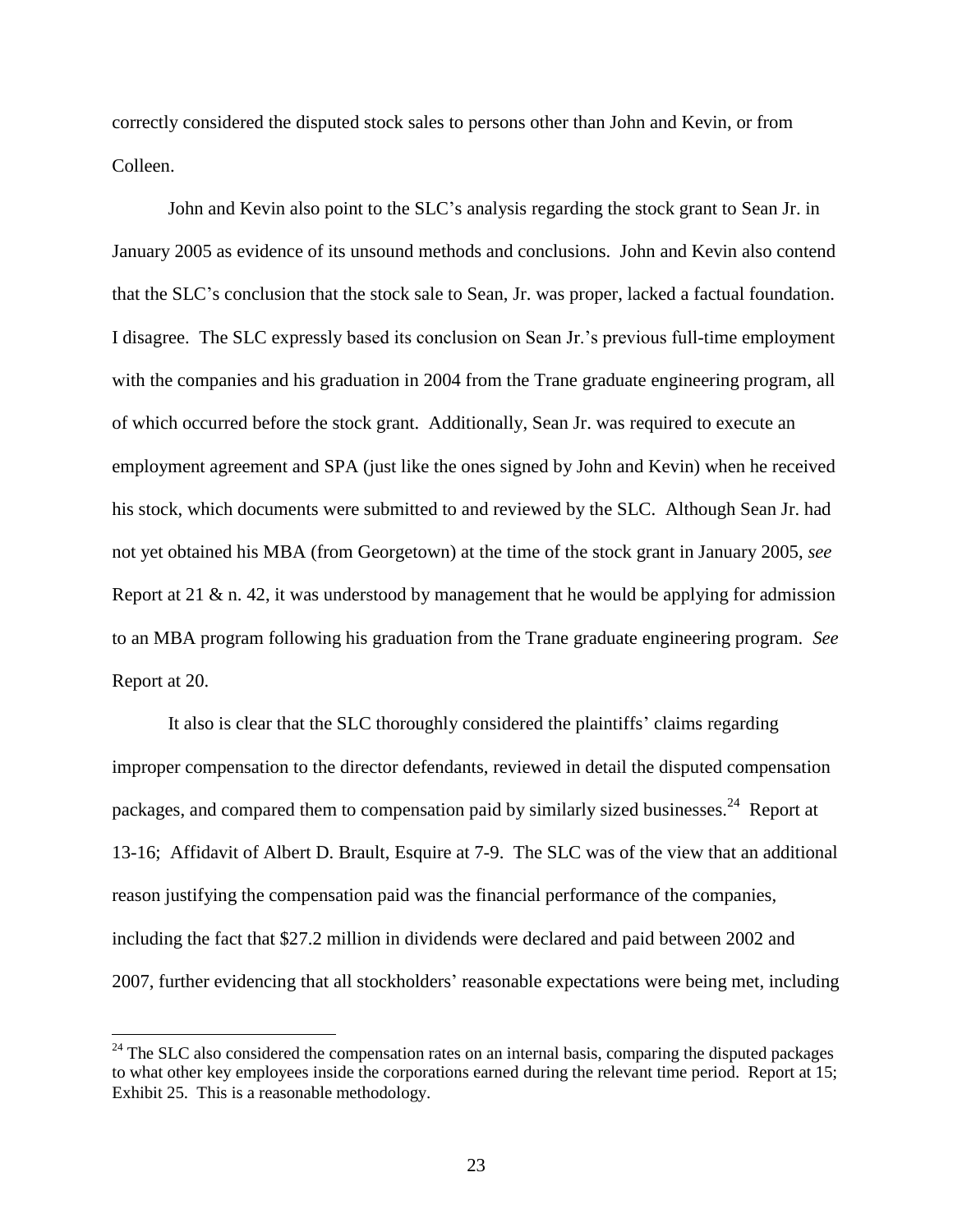those who provided no services to either corporation. Mr. Wolf, a certified public accountant, independently prepared charts to compare compensation packages before and after Louis Sr."s death, $25$  and analyzed dividend payments to stockholders using audited financial statements.<sup>26</sup> The SLC independently evaluated these claims and did not simply go along with, much less defer to, the positions of the board members in this, or in any other regard. The SLC"s ultimate conclusion that the boards of BTA and BTS "exercised sound business judgment"<sup>27</sup> in approving the compensation packages is not unreasonable. $^{28}$ 

I also disagree with the plaintiffs" that the SLC imposed unnecessarily restrictive confidentiality agreements, thereby impairing unduly the transparency of the proceedings.<sup>29</sup> Although the franchisee with Trane is exclusive, it remains subject to cancellation on thirty days notice.<sup>30</sup> As noted by Mr. Brault in his affidavit, the "SLC reviewed the essential pleadings from two litigations (Denver, Colorado and Toledo, Ohio) where Trane exercised its option to cancel and sued the franchise holders in 2005 and 2007." Mr. Brault also noted that Trane was

 $\overline{a}$ 

 $27$  Report at 16.

<sup>29</sup> John and Kevin were supplied with copies of every document given to or reviewed by the SLC except for any notes that were taken by the SLC members or its counsel during witness interviews. These notes also were not provided to the defendants or to the corporations. In the context of this case, especially when most of the interviewees are siblings, I conclude that such a decision was reasonable. Further, it in no way hampered this court"s review of the SLCs work. *See* Affidavit of Albert D. Brault, Esquire, at 4. Contrary to John and Kevin"s contention at oral argument, the procedures followed by the SLC in this case bear no resemblance to those criticized by the district court in *Peller. v. Southern Co.*, 707 F. Supp. 525, 529 (N.D. Ga. 1988), *aff'd*, 911 F.2d 1532 (11th Cir. 1990).

 $30$  Report at 8-9.

 $25$  SLC Exhibit 15.

 $26$  SLC Exhibit 16.

 $^{28}$  The SLC simply did not, as John and Kevin contend, simply defer to the decision that had been made by the individual defendants. The SLC, correctly, reviewed the disputed transactions "from the standpoint of the Corporation and not from the standpoint of the individual litigants." Affidavit of Albert D. Brault, Esquire, at 5. That is its proper focus because the claims (and recovery), if any, belong to the corporations not to any of the individual stockholders.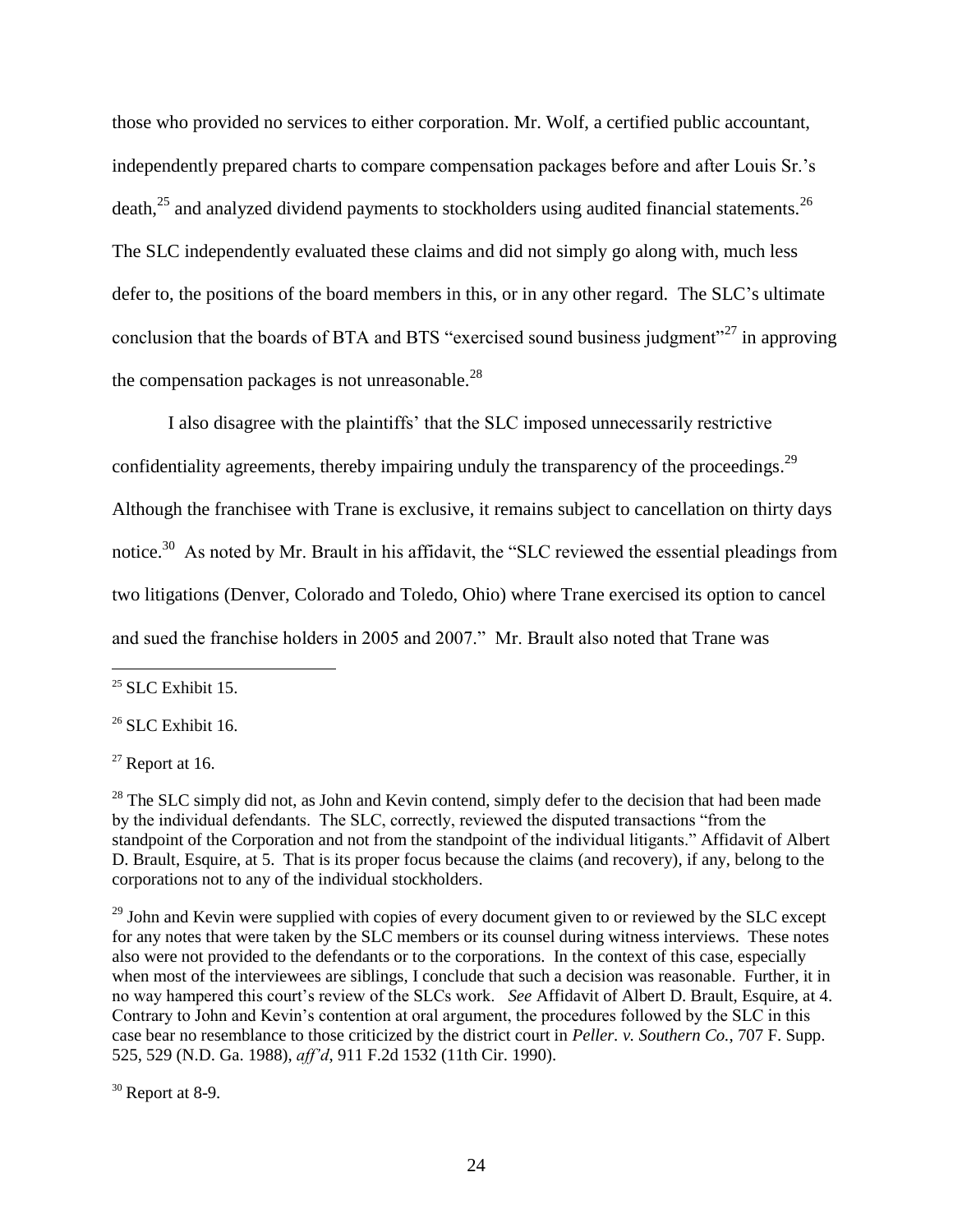purchased by Ingersoll-Rand plc in June 2008 for over \$10 billion, which gave the SLC the additional concern that unnecessary disclosure of the details of this high conflict, intra-family fight might result in the cancellation of franchise agreements by a new parent corporation which might develop its own distributorship network. Given these undisputed and legitimate business considerations, it was reasonable for the SLC to require confidentiality of all participants, including Kevin and John, in this process.  $31$ 

In arguing that the methods and procedures followed by the SLC in this case were inadequate, John and Kevin rely heavily on *In re Oracle Corp. Derivative Litig*., 824 A.2d 917 (Del. Ch.), *rev. denied sub nom*. *Oracle Corp. v. Barone*, 829 A.2d 141 (Del. 2003). The defect identified by Vice Chancellor Strine (now Chancellor) in *Oracle* was not the scope of the substantive investigation undertaken by the SLC into the merits of the plaintiff"s claims but, instead, the fact that the SLC either missed or disregarded substantial disqualifying economic relationships between the SLC members, Stanford University and the Oracle defendants accused of trading on insider information.<sup>32</sup> It was largely for that reason  $-$  serious doubt about the independence of the SLC, *not the substantive work of the committee* -- that the SLC"s decision to terminate the lawsuit was not approved by the Vice Chancellor. 824 A.2d at 946-47.<sup>33</sup> As noted above, in this case, the record is devoid of such concerns.

 $31$  Report at 8-9.

<sup>&</sup>lt;sup>32</sup> Ultimately, summary judgment was granted in favor of the Oracle defendants. *In re Oracle Corp*. *Derivative Litig*., 867 A.2d 904 (Del. Ch. 2004).

<sup>33</sup> *See Beam v. Stewart*, 845 A.2d 1040, 1054-55 (Del. 2004)(Noting that "*Oracle* involved the issue of the independence of the Special Litigation Committee (SLC) appointed by the Oracle board to determine whether or not the corporation should cause the dismissal of a corporate claim by stockholder-plaintiffs against directors" and that "[t]he Vice Chancellor concluded, after considering the SLC Report and the discovery record, that those relationships were too close for purposes of the SLC analysis of independence.")(footnote omitted).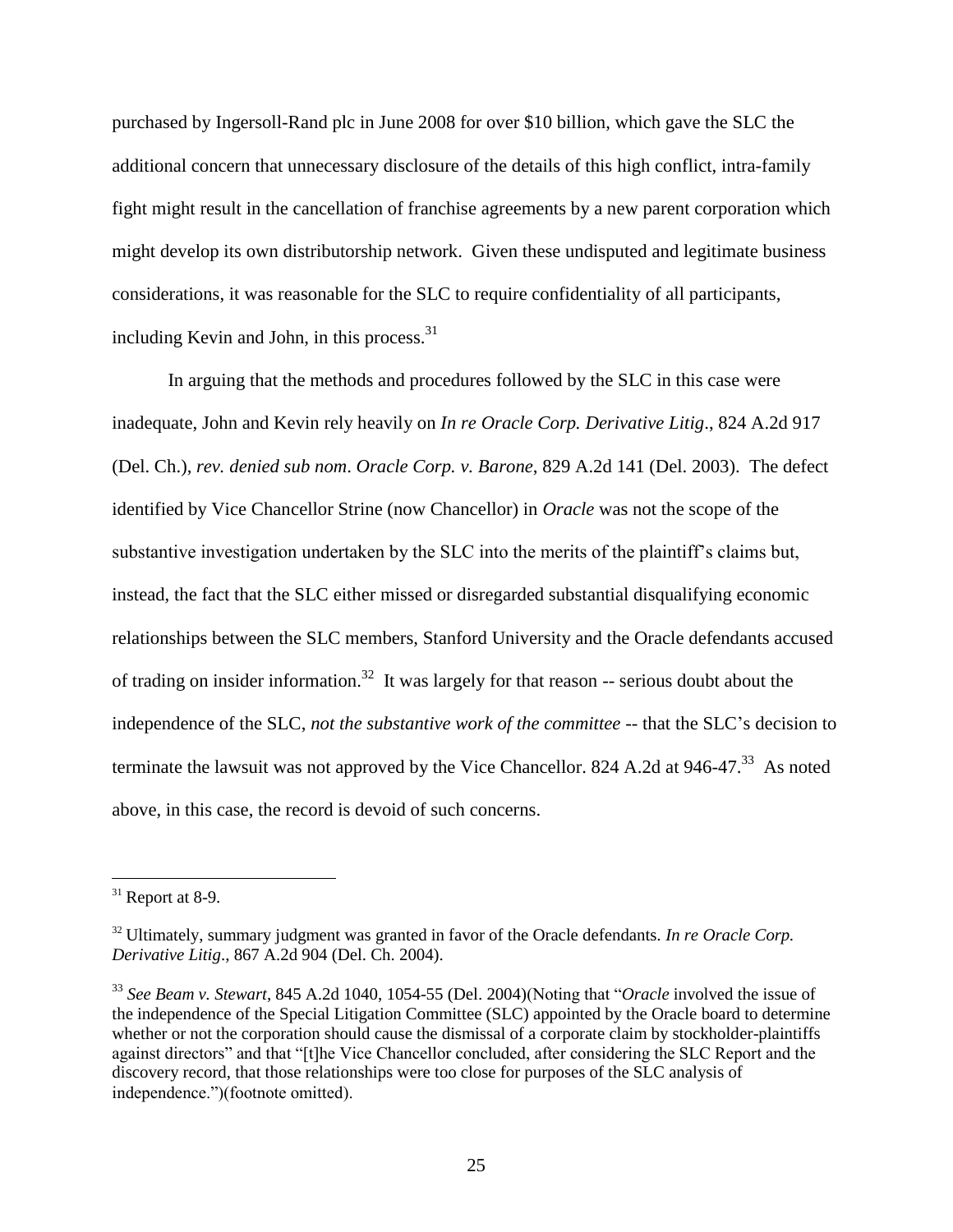In summary, John and Kevin argued at the hearing on the motions for summary judgment that the SLC did not have a principled basis for its conclusions, applied improper methods and that its findings either misstated or were not supported by the record. Their contentions simply are incorrect. I have reviewed the Report, all of the exhibits thereto, and all of the other evidentiary matters of record in these consolidated cases. Without indulging the defendants' in any presumptions, and having conducted the "enhanced *Auerbach* review" as mandated by the Court of Appeals, I conclude that the SLC reached a reasonable, good faith business decision, in a reasonable and fair manner, and I accept its recommendation to terminate the derivative litigation.

## Inadequate Derivative Plaintiffs

The issue of adequacy of John and Kevin as derivative plaintiffs was not, as suggested by the Court of Appeals in *Boland*, 423 Md. at 353 n. 41, raised *sua sponte* by the SLC in its report. The issue was raised early with the circuit court when, on June 27, 2007, the corporations moved to dismiss or, alternatively, to stay the derivative action.<sup>34</sup> In the legal memorandum accompanying that motion, BTA and BTS argued: "The Derivative Action is fatally flawed due to *inadequacy of representation*." 35 The corporations further argued on that same date: "John and Kevin have utilized their Derivative Action to air all manner of personal grievances, whether related to the business of the corporations or not. *Because most of these assertions have no place in a derivative action and furthermore, they contradict an argument that John and Kevin are* 

<sup>&</sup>lt;sup>34</sup> My review of the court file demonstrates quite clearly that this issue, the adequacy of John and Kevin as derivative plaintiffs, was raised by the corporations on June 27, 2007, over seven months before the SLC issued its report. Docket Entry # 70, Civil No. 273284-V.

<sup>&</sup>lt;sup>35</sup> Memorandum of Law at p. 13.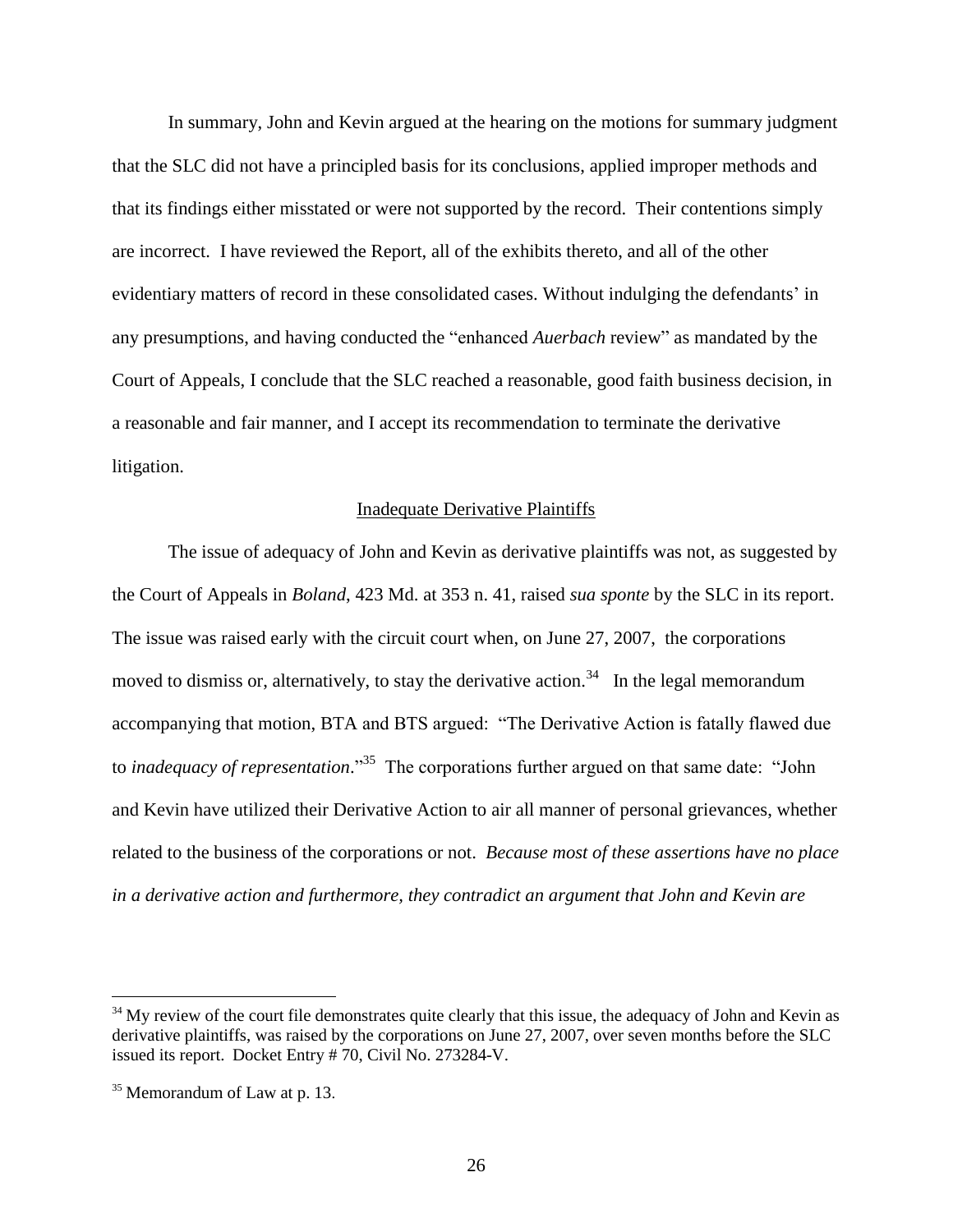*sufficiently representative of the other shareholders to maintain an action on their behalf*."<sup>36</sup> Manifestly, this issue was raised early in the litigation by BTA and BTS, not *sua sponte* by the SLC and, therefore, was properly before the SLC as part of its work. The fact that it commented in its Report upon a matter placed in issue by the litigating parties does not in any way detract from either its independence or the reasonableness of its decisions.

I turn now to the question of how this issue bears upon the resolution of this case. "A plaintiff in a derivative action must be qualified to serve in a fiduciary capacity as a representative of [the other shareholders], whose interest is dependent upon the representative"s adequate and fair prosecution." *Youngman v. Tahmoush*, 457 A.2d 376, 379 (Del. Ch. 1983). This principle in the derivative context is grounded in notions of due process and is akin to the adequacy of representation test by a class plaintiff in a class action. *See* Md. Rule 2- 231(a)(4)(requiring a finding that "the representative parties will fairly and adequately protect the interests of the class.")<sup>37</sup> Such a principle is necessary because "a shareholder may bring a derivative action to gain leverage by which to settle an unrelated dispute, *to advance the shareholder's primary interests as an employee*, *creditor*, or hostile bidder in a tender offer, *or for other reasons not shared by the holders as a class*." *Cohen v. Beneficial Indus. Loan Corp*., 337 U.S. 541, 549 (1949)(Emphasis added).

<sup>36</sup> *Id*. at pp. 13-14.

 $37$  In a class action, the adequacy of representation is a fundamental element of due process. Both the named plaintiffs and the class counsel must meet the tests of adequacy. *Phillips Petroleum Co. v. Shutts*, 472 U.S. 797, 812 (1985); *Philip Morris, Inc. v. Angeletti*, 358 Md. 689, 740-743 (2000); *see also Amchem Products, Inc. v. Windsor*, 521 U.S. 591, 625-26 (1997)(conflicts between class members, possible subclasses and conflicts between the class and class counsel are frequently a problem). Before certifying a class, the trial court has an independent duty to assure the adequacy of the named class representatives, as well as counsel. *Philip Morris, Inc. v. Angeletti*, 358 Md. at 742-43 & nn.23 & 24.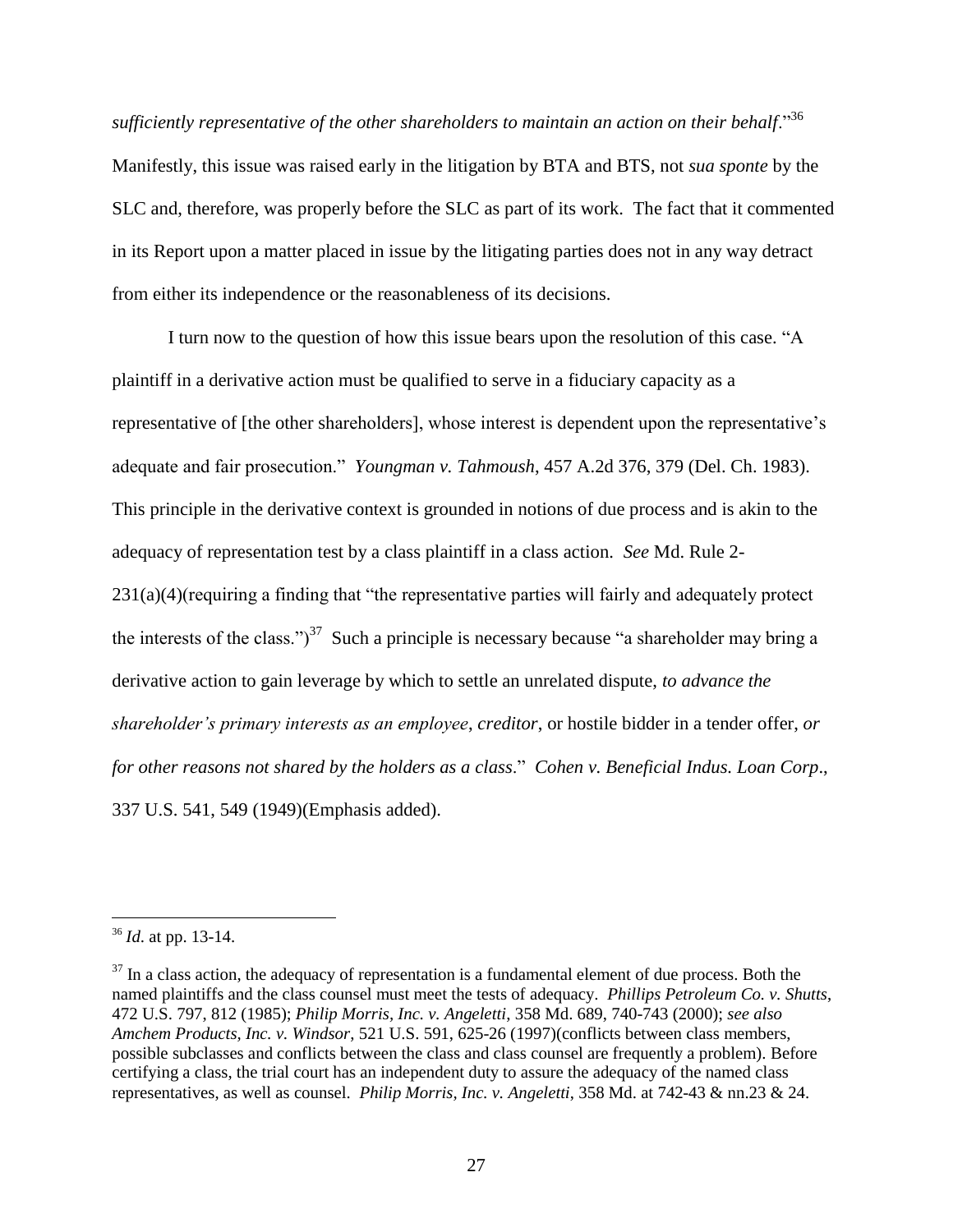If a derivative plaintiff has interests materially different from those held by the other stockholders, such as distinct personal claims against the corporation, he may not be a proper derivative plaintiff. *Bennett v. Damascus Community Bank*, *supra*; *Davis v. Comed, Inc*., 619 F.2d 588, 592-97 (6th Cir. 1980); *Baron v. Strawbridge & Clothier*, 646 F.Supp. 690, 695-96 (E.D. Pa. 1986); *Recchion v. Kirby*, 637 F.Supp. 1309, 1315 (W.D. Pa. 1986).

Also, a plaintiff ordinarily cannot bring both a direct claim and a derivative claim when he is in direct competition with his fellow shareholders for monetary damages that arise out of the same core set of operative facts. *Horowitz v. Pownall*, 582 F. Supp. 665, 666 (D. Md. 1984); 7A C. WRIGHT & A. MILLER, FEDERAL PRACTICE AND PROCEDURE, §1833 at 393 (2005). In this case, John and Kevin are in direct competition with the corporations for any monetary recovery from the individual director defendants. As well, as demonstrated by the summary judgment record, John and Kevin"s interests "are actually, not merely hypothetically, in acute conflict with the interests" of the other BTA and BTS stockholders. *Robinson v. Computer Servicenters, Inc*., 75 F.R.D. at 641.

An important practical consequence of and difference between a derivative action and a direct action is that a successful derivative plaintiff is eligible to recover his costs and attorneys fees from the corporation. A plaintiff that brings a direct claim (absent a contractual fee-shifting provision, which is not present in this case), is not. *Boland*, 423 Md. at 317. Their desire to recover legal fees, not the correction of any wrong to the corporations, seems to be the only reason at least at this juncture, that John and Kevin want to keep the derivative claim alive. For this separate reason, they cannot properly maintain a derivative action against the corporations.

28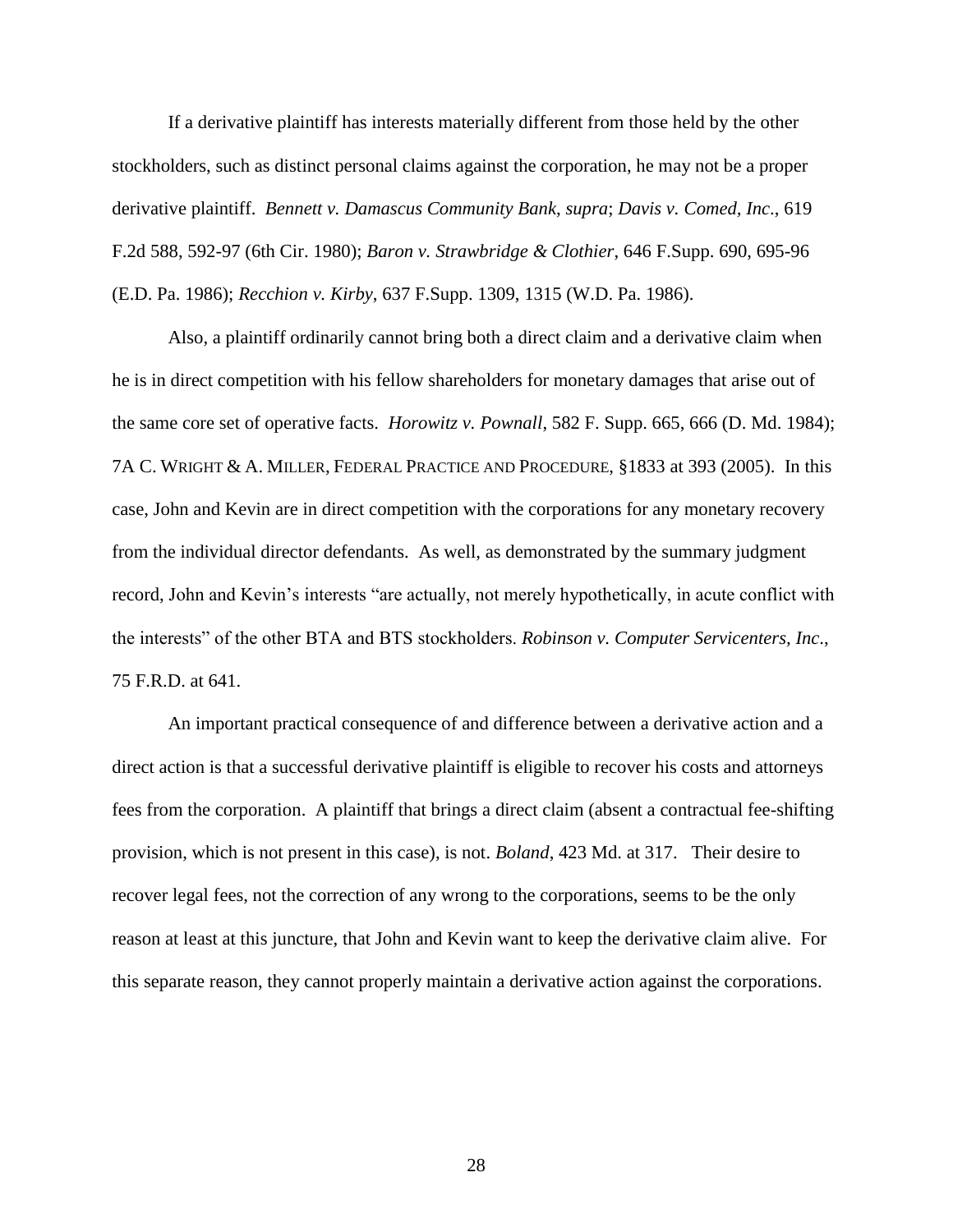## The Remaining Direct Claims

Pursuant to the *Boland* opinion, on remand, "John and Kevin will have an opportunity to have their direct claims, alleging oppression and requesting dissolution, heard." 423 Md. at 370- 71. In that context, "they may raise their claims regarding improper threats to use the corporate repurchase right contained in the SPAs." *Id*. The parties disagree over which "direct" claims are left after the *Boland* appellate decision, apart from the overall oppression claims. In my review, I have considered all of the direct claims advanced by John and Kevin that are viable as direct claims on the current state of the pleadings and the record.<sup>38</sup>

 In their amended counter- and cross-claims, John and Kevin sought the judicial dissolution of BTA and BTS, or the appointment of a receiver to operate the companies until the defendants cease their allegedly oppressive conduct. The judicial dissolution of a corporation under MGCL § 3-413(b)(2) is an extraordinary event. *See Lerner v. Lerne*r, 306 Md. 771, 789- 90 (1986). Absent an enabling statute, "a court of chancery has no jurisdiction to decree the dissolution of a corporation on application of a shareholder." *Turner v. Flynn & Emrich Co*., 269 Md. 407, 410 (1973). Thus, the power to dissolve is granted solely by statute (absent some extraordinary circumstance), and the Court of Appeals has made it quite clear that the circumstances under which a court will dissolve a corporation are limited. *Renbaum v. Custom Holding, Inc*., 386 Md. 28, 47-51 (2005). There is no genuine dispute of fact that grounds for the

<sup>&</sup>lt;sup>38</sup> For example, John and Kevin maintain on remand that the stock sale to Sean Jr., was in fact a gift, and is part of their direct oppression claim. *See Boland*, 423 Md. at 369 n.53 ("To the extent that John and Kevin can prove these allegations [regarding an improper gift of stock to Sean Jr. or that the SPAs were breached by oppression], the [sic] may have a remedy in their derivative or direct actions.") The defendants have submitted admissible evidence showing that it was a bona fide sale. The evidence supporting this is summarized in the SLC *See* Report at 19-21. John and Kevin have failed to adduce any admissible evidence to the contrary. *Gross v. Sussex*, *Inc.*, 332 Md. at 255. Hence, there is no genuine factual dispute precluding the grant of summary judgment on this claim which, in any event, is derivative and not direct.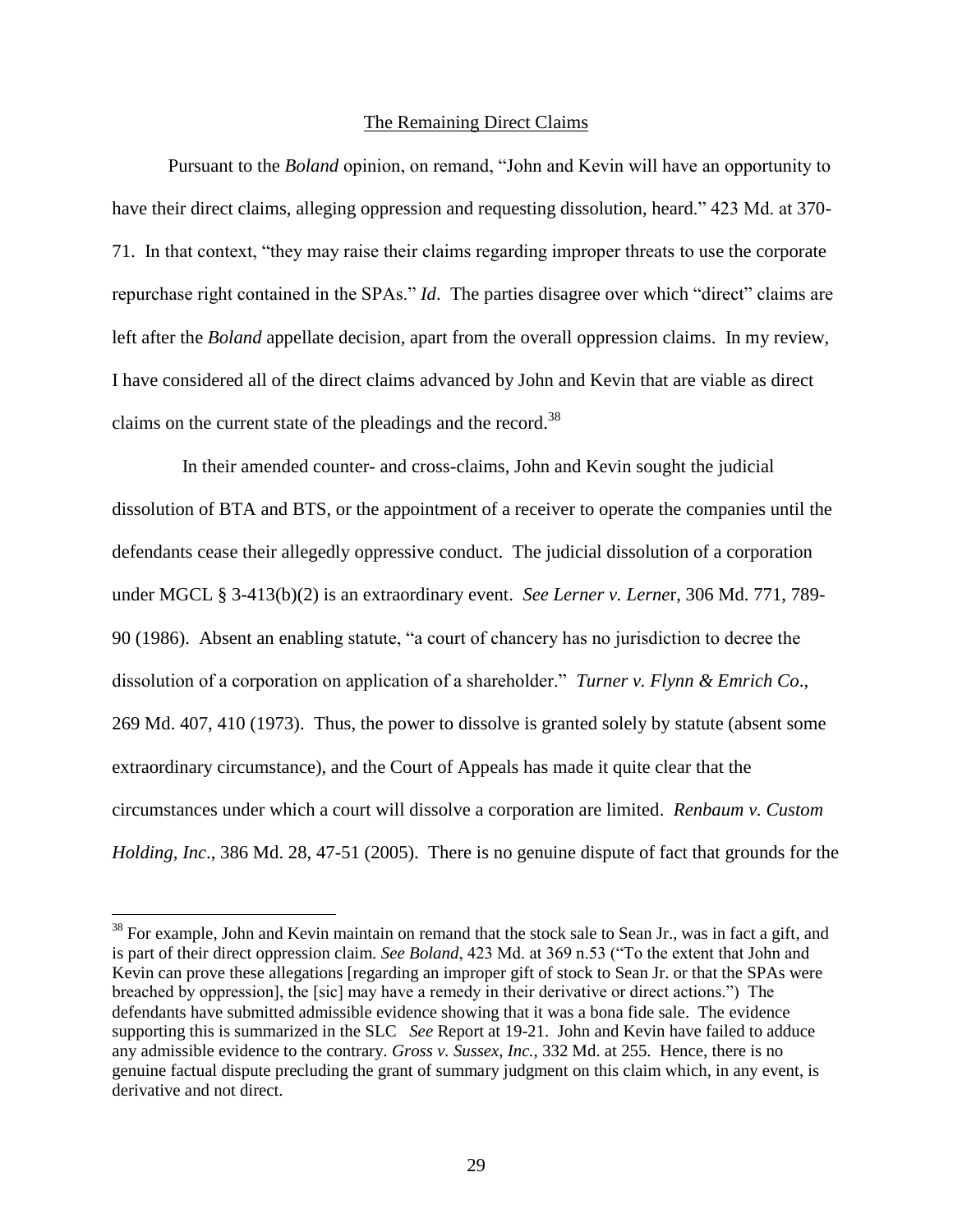dissolution of two successful, solvent corporations simply do not exist in this case. The materials of record do not generate extraordinary circumstances. As a consequence, summary judgment will be granted on the dissolution claims.

John and Kevin also asked for lesser equitable relief, *see Edenbaum v. Schwarcz-Osztreicherne*, 165 Md. App. 233, 254-61 (2005)(circuit court may consider and impose equitable remedies not mentioned in the dissolution statute), cited with approval in *Boland*, 423 Md. at 371-72, in respect of what they term oppression by the defendants. However, as shown below, no genuine factual issue has been generated sufficient to warrant such relief.

The SPAs in this case allow the corporations to redeem a stockholder's stock on thirty days notice.<sup>39</sup> According to John and Kevin: "It is that provision of the agreements, which underlies the continuing dispute between the parties. The defendants have, and continue, to use that provision to threaten and oppress the other shareholders."<sup>40</sup> On the current record, therefore, the only specific instance of oppression pressed by John and Kevin on remand is in connection with Boland Properties, II, LLC.<sup>41</sup> No other instances, that are not clearly derivative in nature, have been identified by John and Kevin.<sup>42</sup>

<sup>&</sup>lt;sup>39</sup> This redemption period in the SPAs was designed, quite sensibly, to mirror Trane's right to cancel the franchise agreement on thirty days notice. Report at 12.

 $40$  John and Kevin Boland's Opposition to the Defendants' Four Motions for Summary Judgment, at p. 5 (Docket Entry # 333).

 $41$  John and Kevin also make general allegations that the defendants have threatened to withhold dividends. The SLC"s Report identified the dividends that were paid from 2002 through 2007, averaging \$3.9 million per year. Report at 9-10. John and Kevin have not provided any additional factual information in this respect. Although they presumably know what they received from 2008 forward, without explanation, they have failed to submit any affidavits in that regard. *See* Md. Rule 2-501(d).

 $42$  According to the Opposition (Docket Entry # 333) filed by John and Kevin on the direct claims: "The evidence of the defendants' oppression of the plaintiffs is overwhelming and continuing. It is even evidenced in defendants' papers." Opposition at p. 21. However, no evidentiary details, other than repeated references to the pleadings, which is insufficient, *Lynx, Inc. v. Ordnance Products*, *Inc*., 273 Md. 1, 7-8 (1974), or the appellate opinion in *Boland*, which is not "evidence" of anything, were provided.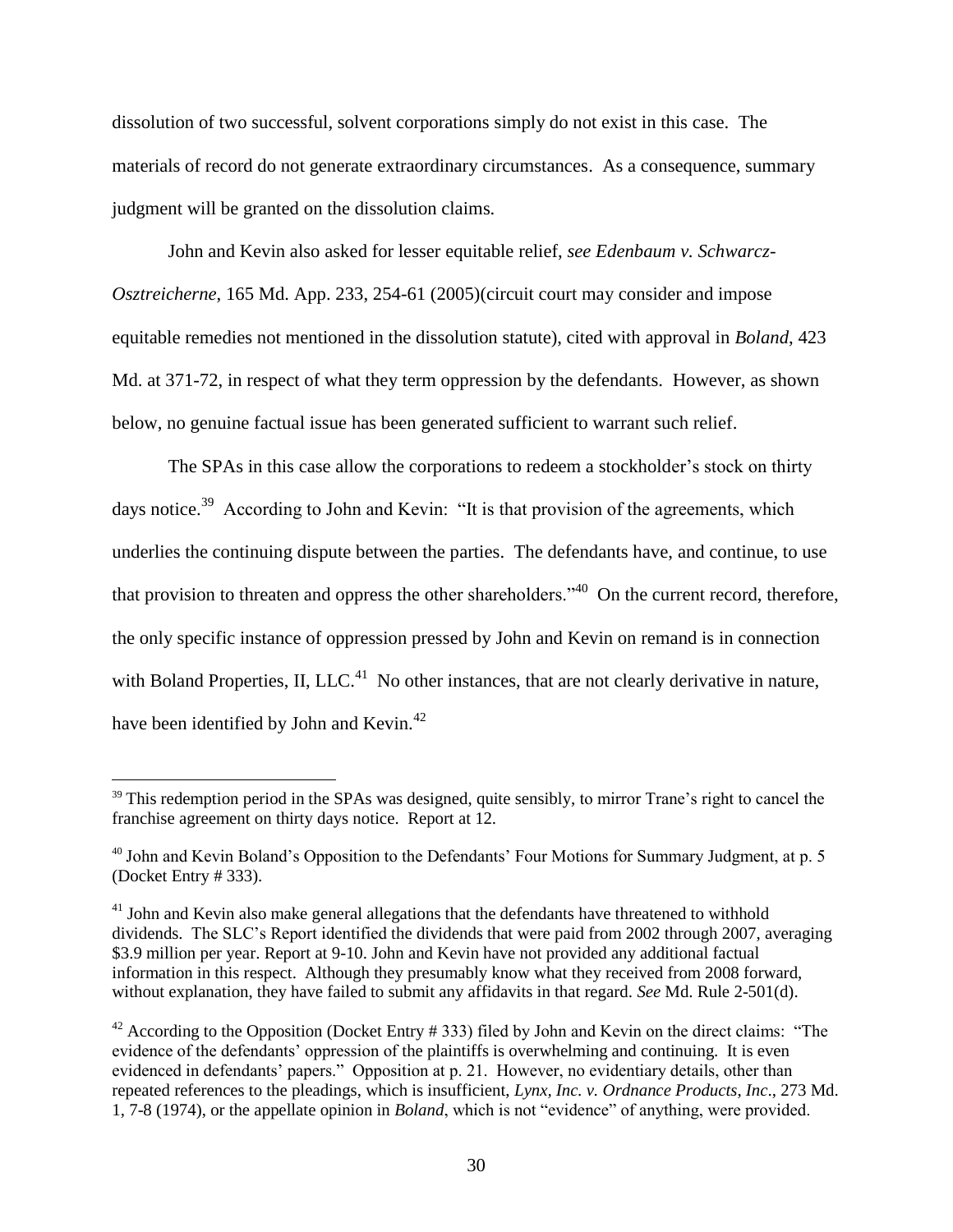In addition to co-ownership of BTA and BTS, the eight Boland children (and Lawrence Cain), co-owned a separate real estate limited liability company, Boland Properties II, LLC, that owned improved real property in Rockville, Maryland. Management control of the LLC was by majority. The five Boland children who were not on the boards of either corporation (Colleen, John, Michael, Kevin and Eileen) held a majority of the membership interests in this LLC. According to John and Kevin, after the director defendants refused to explain the stock transactions that are at the heart of the derivative complaint, the majority LLC members voted to take control of Boland Properties II, LLC and replace James as the managing member. A meeting of the LLC members was called, but it is alleged that the defendants refused to attend. Instead, John and Kevin allege that the directors threatened to redeem their corporate stock if they did not change course. John and Kevin also allege that BTA and BTS dividends were suspended as part of this act of oppression. According to John and Kevin, their non-director siblings, fearful of the defendants' threats, voted to reinstate James as the managing member.

Michael Boland testified at his deposition on November 11, 2009, that he voluntarily changed his mind, was not himself threatened with the redemption of his stock, and that he ultimately was persuaded to side with the defendants regarding the LLC matters. Michael further testified that he was not threatened or coerced into making such a decision. John Shooshan's deposition testimony, taken on November 19, 2009, confirmed Michael's account. Once Michael switched sides, the defendants had the five votes needed to take the actions they proposed. The majority of the members of the LLC in fact voted against John and Kevin.

The court has read all of the exhibits John and Kevin attached to their Opposition. Many of the exhibits are not admissible in evidence because they are simply statements made by or on behalf of John or Kevin, and are hearsay because they are offered on behalf of, and not against, the declarant. Md. Rule 5-803(a). The others, while admissible in evidence, simply do not raise genuine factual questions*. See Bagwell v. Peninsula Reg'l Med Ctr.*, 106 Md. App. 470, 488 (1995), *cert. denied*, 341 Md. 172 (1996)("[T]he party opposing summary judgment must present admissible evidence demonstrating the existence of a material [factual] dispute.")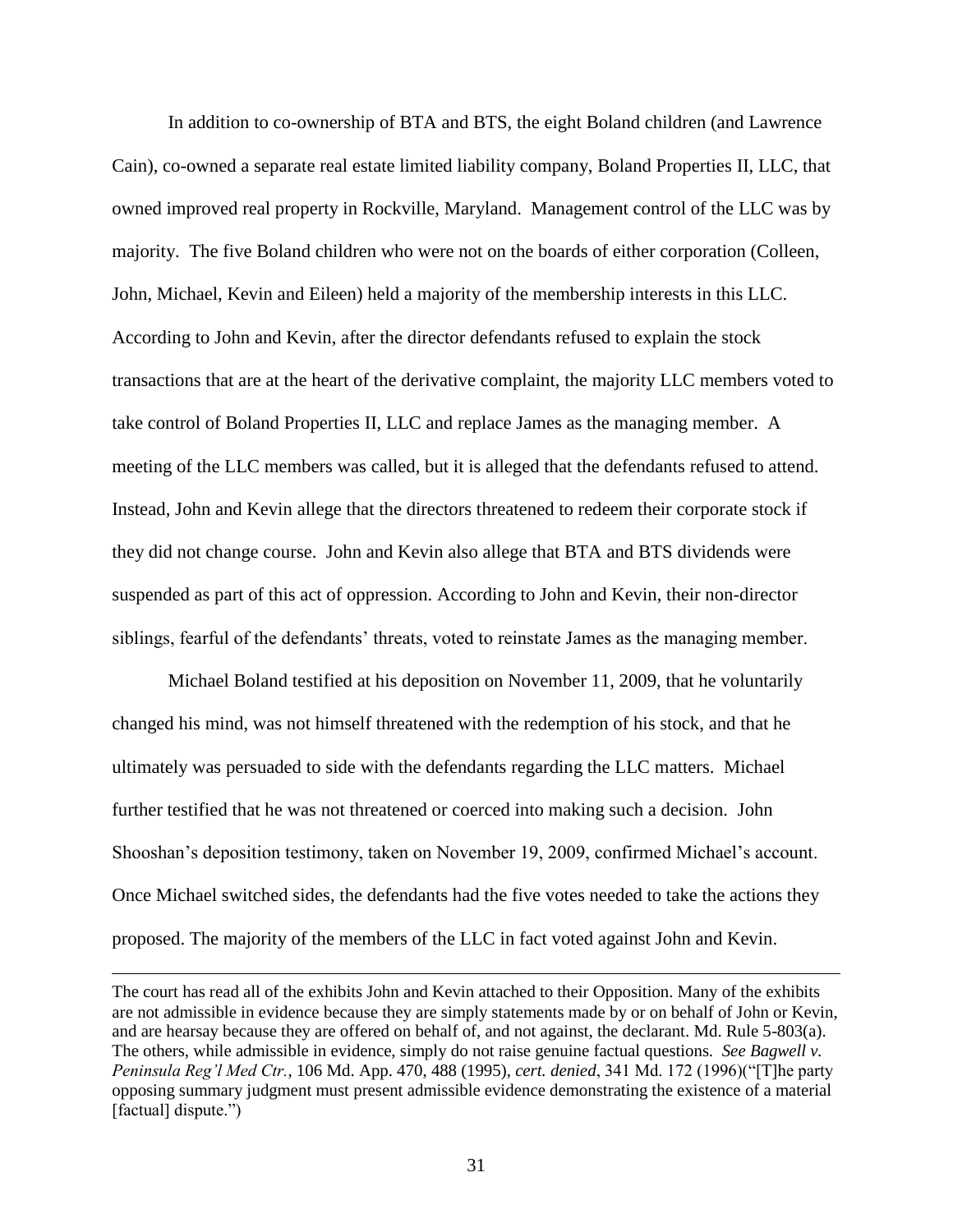According to the record before me, neither the individual nor the corporate defendants to date have attempted to redeem John or Kevin"s stock in either corporation, or even voted on (much less passed) a board resolution authorizing such a redemption. *See Rusyniak v. Gensini*, 629 F. Supp. 2d 203, 225 (N.D.N.Y. 2009)(actual forced redemption of minority stockholders interest stated a claim for oppression). There is no evidence in the summary judgment record of any actual coercive financial pressure that has been placed on John and Kevin, whether authorized by the SPA (or any other source). *See Della Ratta v. Larkin*, 382 Md. 553, 579-80 (2004)(actual issuance of a capital call, combined with the timing of its issuance plus the failure to explore other financing options supported finding of oppression); *Edenbaum v. Schwarcz-Osztreicherne*, 165 Md. App. at 256 (noting that oppression is "conduct that substantially defeats the "reasonable expectations" held by minority stockholders in committing their capital to the particular enterprise")(*quoting Matter of Kemp & Beatley*, *Inc.,* 473 N.E.2d 1173, 1179 (NY 1985)); <sup>43</sup> J. Hanks, *Maryland Corporation Law* §11.7[b] (discussing conduct that may constitute oppressive conduct).

On this record, their allegations,<sup>44</sup> even if true -- that they might have been "redeemed" out" of BTA and BTS if they did not vote with the defendants in the LLC transaction -- are legally insufficient (at the very least as to causation) for their oppression claim.<sup>45</sup> John and

<sup>43</sup> In *Matter of Kemp & Beatley, Inc*., 473 N.E.2d at 1180-81, the majority was found to have changed a long-standing policy from one of paying dividends to all stockholders based on the percentage of stock ownership to one based on services rendered to the corporation. The minority stockholders, not being employees, rendered no services and thus received no further distributions. The majority stockholders, who were employees, continued to receive historical distributions.

<sup>&</sup>lt;sup>44</sup> John Shooshan, who mediated this dispute among the members of the LLC, testified at his deposition that no such threat ever was made. Nov. 19, 2009, at 46:16-47:12.

<sup>&</sup>lt;sup>45</sup> There is no evidence before me that either board voted to redeem these shares, passed a resolution to that effect, or took any steps in that regard, either pursuant to the SPA, or otherwise. In short, John and Kevin have not adduced any admissible evidence of the actual use of financially coercive tactics.